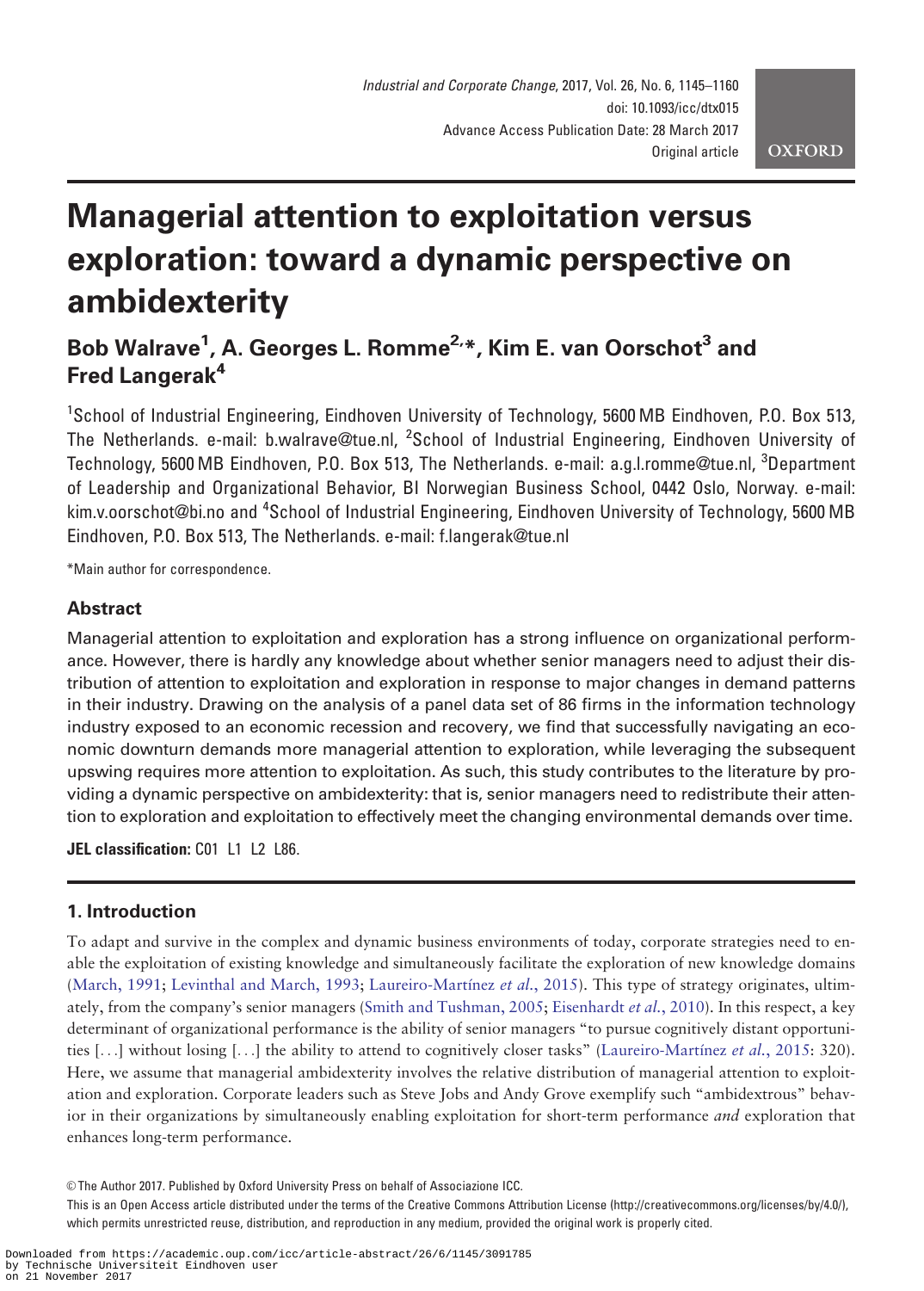Thus far, considerable progress has been made in understanding the performance implications of exploitation and exploration. Whereas several studies suggest a positive link between the simultaneous pursuit of exploitation–exploration (EE) and firm performance [\(He and Wong, 2004](#page-13-0)), other scholars have observed that industry characteristics like competitiveness, dynamism, and R&D intensity affect the most profitable EE distribution ([Auh and Menguc,](#page-12-0) [2005;](#page-12-0) [Jansen](#page-13-0) et al., 2006; Uotila et al.[, 2009](#page-14-0); [Derbyshire, 2014](#page-12-0)). However, earlier work in this area has not addressed whether senior managers in charge of a given firm need to redirect their attention to EE over time. More specifically, there is little empirical evidence that suggests that senior managers need to adjust their balance of attention to exploitation and exploration to effectively deal with major changes within their company's industry context. This article addresses this gap in the literature.

The recent economic recession and subsequent recovery provide the opportunity for a natural experiment, as these different episodes are likely to impose different attentional demands on senior managers. System Generalized Method of Moments (GMM) estimation on a panel data set, including 86 firms in the information technology (IT) industry, indeed indicates that different levels of managerial attention to EE are required to effectively deal with a recession versus a recovery. As such, our study contributes to the literature on EE and ambidexterity, by providing a dynamic perspective on ambidexterity [\(Raisch](#page-14-0) et al., 2009; Lugar et al.[, 2013](#page-13-0)). Moreover, our study has important implications for managers facing recessions and recoveries in the IT sector. More specifically, we find that an economic downturn requires more managerial attention to exploration, while leveraging the subsequent economic upswing demands more attention to exploitation.

# 2. Managerial attention and EE at the firm level

The attention-based view seeks to understand firm behavior and organizational adaptation by studying "how organizations and their structures channel and distribute the attention of their decision-makers" ([Ocasio, 1997:](#page-14-0) 203). Following [Ocasio \(1997:](#page-14-0) 189), we define attention as "the noticing, encoding, interpreting, and focusing of time and effort by organizational decision-makers on both issues [...] and answers [...]." Within this line of research, managerial attention has been shown to significantly affect different output variables such as technological responsiveness to competitors [\(Eggers and Kaplan, 2009](#page-12-0)), technological innovations [\(Kaplan, 2008\)](#page-13-0), and firm response speed to sector and task changes ([Nadkarni and Barr, 2008](#page-13-0)).

More specifically, senior managers' attention to particular aspects serves to focus their organization toward specific areas of activity by influencing what information others in the firm attend to and how this information is inter-preted ([Simons 1991](#page-14-0); [Lefebvre](#page-13-0) et al., 1997; [Yadav](#page-15-0) et al., 2007). In this respect, senior managers are in a position to affect the behavior of their firm, due to their highly influential position, through their choices and the matters they pay attention to. That is, managerial attention helps drive organizational activities within the firm by focusing the attention of other firm members through communication and symbolic actions as well as development and adjustment of organizational forms and resources allocated to alternative operations [\(Gifford, 1998;](#page-13-0) Yadav et al.[, 2007](#page-15-0)). This enhances the level of awareness, anticipation, and action with respect to managerial focal matters. Through this organizational mechanism, senior managers are able to guide and direct the firm ([Hambrick and Mason, 1984](#page-13-0)). Therefore, managerial attention is an important determinant of firm behavior and its consequences ([Hambrick and](#page-13-0) [Mason, 1984;](#page-13-0) [Jansen](#page-13-0) et al., 2008; [Gavetti](#page-13-0) et al., 2012).

In particular, senior managers interpret environmental challenges on an ongoing basis in terms of problems, opportunities, and threats, and subsequently respond by focusing the attention of their firm ([Ocasio, 1997](#page-14-0); [Yadav](#page-15-0) et al.[, 2007\)](#page-15-0). Such responses manifest themselves, generally speaking, in exploitative and/or explorative behaviors. More specifically, managerial attention to exploitation helps the firm reduce its knowledge variety, increase its efficiency, and therefore, generate profits in the short run [\(March, 1991;](#page-13-0) [Andriopoulos and Lewis, 2009\)](#page-12-0). In contrast, managerial attention to exploration serves to develop or obtain new knowledge different from the current knowledge base (Lavie et al.[, 2010](#page-13-0)), and thereby enhance the firm's adaptability [\(March, 1991](#page-13-0); [Andriopoulos and Lewis, 2009\)](#page-12-0).

#### 3. Toward a dynamic perspective on managerial ambidexterity

Managerial attention is a limited resource, and management teams are exposed to much more information than they can possibly process [\(Simon, 1947;](#page-14-0) [Ocasio, 1997](#page-14-0), [2011;](#page-14-0) Yadav et al.[, 2007;](#page-15-0) [Shepherd](#page-14-0) et al., 2016). Indeed, information processing capacity, rather than information itself, is the scarcer resource for many senior managers ([Yadav](#page-15-0)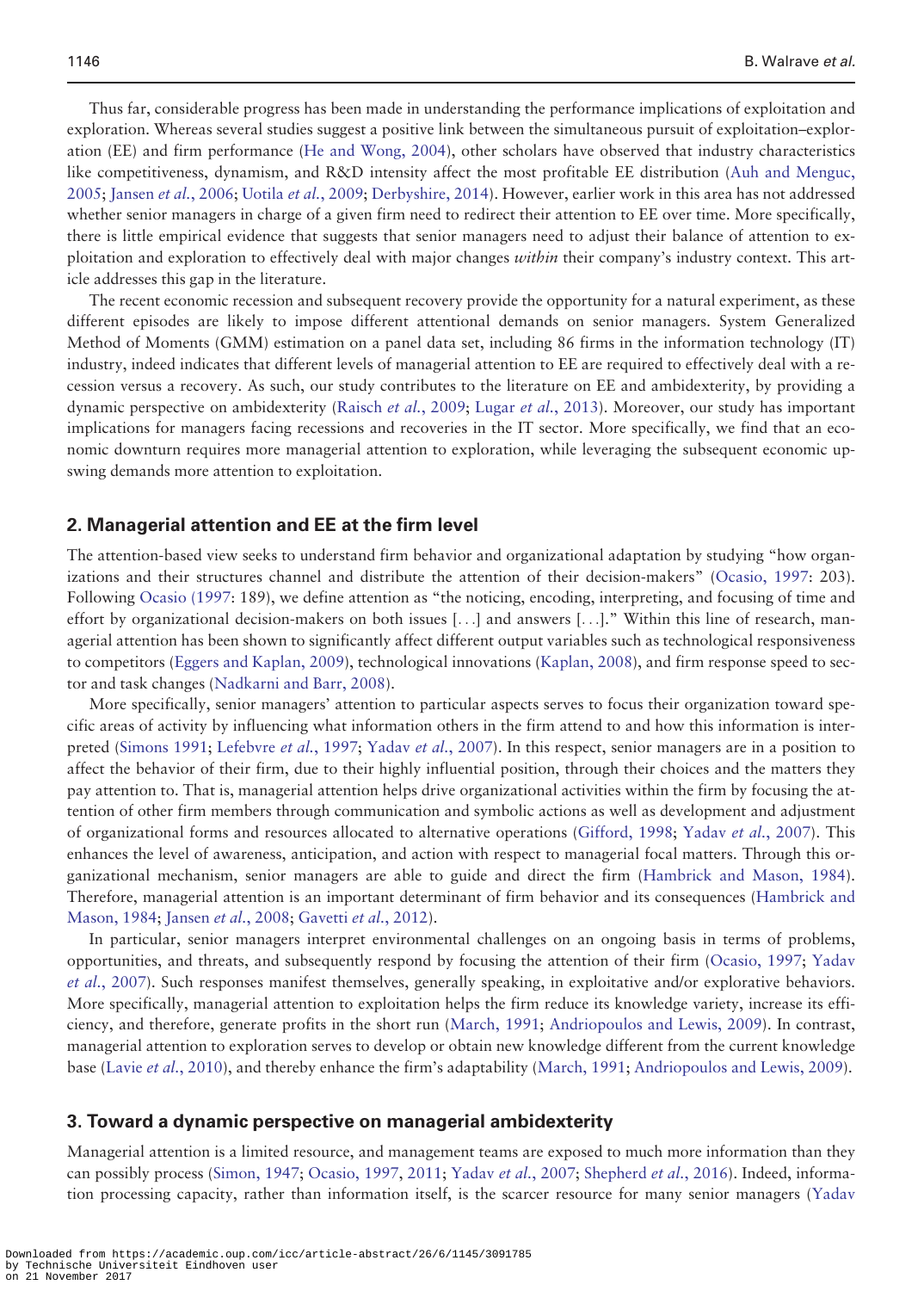et al.[, 2007\)](#page-15-0). Thus, managerial attention to EE constitutes a zero-sum game: "Increases in the allocation of attention to [exploitation] are likely to come at some expense to the allocation to [exploration] and the radical opportunities to which it often leads" [\(Shepherd](#page-14-0) et al., 2016: 3). As a result, senior management needs to be selective regarding what exploitative and/or explorative matters they attend to, and those to ignore. Here, the so-called *EE ratio* refers to the relative distribution of managerial attention over exploitation and exploration.

Several studies suggest that firm performance is positively influenced by a strategic distribution of exploitation and exploration ([He and Wong, 2004](#page-13-0); [Jansen](#page-13-0) et al., 2006; Uotila et al.[, 2009\)](#page-14-0). Specifically, Uotila et al. [\(2009\)](#page-14-0) show that the relationship between the EE ratio and firm performance is characterized by an inverted U-shape. On the one hand, excessive attention to exploration can be extremely costly because its outcomes are highly uncertain. Moreover, it tends to drive out economies of scale and/or disciplined problem-solving ([He and Wong, 2004;](#page-13-0) [Smith](#page-14-0) [and Tushman, 2005\)](#page-14-0). This one-sided managerial focus tends to result in the so-called "failure trap" [\(Levinthal and](#page-13-0) [March, 1993;](#page-13-0) [Andriopoulos and Lewis, 2009](#page-12-0)). On the other hand, a strong focus on exploitation might result in relatively certain returns but also discourages more radical learning, and is therefore likely to undermine the firm's adapt-ability (Teece et al.[, 1997;](#page-14-0) [Benner and Tushman, 2003;](#page-12-0) [Walrave](#page-14-0) et al., 2011). This phenomenon has been called the "success trap" ([Levinthal and March, 1993\)](#page-13-0).

As some scholars suggest, the most effective EE ratio is likely to vary significantly across different environmental contexts [\(Jansen](#page-13-0) et al., 2006; [O'Reilly and Tushman, 2008,](#page-14-0) [2013\)](#page-14-0). Drawing on empirical findings, several scholars indeed recommend managers to provide specific levels of attention to exploitation and exploration in view of, for in-stance, the level of competitiveness or dynamism of their company's industrial context [\(Jansen](#page-13-0) *et al.*, 2006; [Uotila](#page-14-0) et al.[, 2009](#page-14-0)). For instance, more attention to exploitation is beneficial in highly competitive settings, while more attention to exploration is needed in very dynamic industrial contexts. These studies, therefore, present a static perspective on ambidexterity: that is, senior managers (are recommended to) adopt a fixed distribution of attention to EE that aligns with their company's environmental characteristics [\(Raisch](#page-14-0) et al., 2009).

Yet, several key environmental characteristics are likely to change significantly *within* a given industry over time. A clear example is the change in customer preferences and needs observed when an economic recession moves into a recovery [\(O'Malley](#page-14-0) *et al.*, 2011). As a result of this economic transition, management very likely needs to readjust their balance of attention to exploitation and exploration to effectively deal with such changing environmental demands ([Webb and Pettigrew, 1999](#page-15-0); [Siggelkow, 2002\)](#page-14-0). In this respect, [Raisch et al. \(2009:](#page-14-0) 688) argue that it is "unlikely that [static] organizational configurations (not even ambidextrous ones) could provide the exhaustive steadystate functionality required to deal with the entire range of boundary conditions that an organization faces over time." Consequently, managerial attention to EE needs to involve a *dynamic balance*: while the attentional emphasis sometimes is on exploration, at other times, it is on exploitation to be able to manage the changing demands within a given industry over time. This constitutes our main thesis: the need for a dynamic perspective on ambidexterity.

To develop and test a dynamic perspective on EE, an empirical setting that includes a strong environmental change is required. This environmental change moderates the relationship between managerial attention to EE and firm performance by altering "how the subsystems of the environment (e.g., technology and markets) and the organ-ization (e.g., knowledge and goals) are linked" ([Shepherd](#page-14-0) et al., 2016: 9). In other words, we expect that major environmental changes are likely to transform the EE attentional requirements over time.

In the next section, we explore how the transition from an economic recession to a recovery presents senior man-agers with significantly different EE challenges (cf. [Lamey](#page-13-0) et al., 2007; [Steenkamp and Fang, 2011\)](#page-14-0). Notably, we assume that managerial attention to *both* exploitation and exploration is required for sustained organizational performance. Following Uotila et al. [\(2009\)](#page-14-0), we assume an inverted-U relationship, but also argue that exploitation and exploration must be dynamically balanced; that is, *more* attention needs to be given to either exploration or exploitation, depending on the recessionary or recovery context.

#### 4. Hypotheses

The National Bureau of Economic Research (Hall et al.[, 2010](#page-13-0): 1) defines an economic recession as a "period of falling economic activity spread across the economy, lasting more than a few months, normally visible in real gross domestic product, real income, employment, industrial production, and wholesale–retail sales." Conversely, an economic recovery can be defined as a period of rising economic activity spread across the economy, lasting more than six months, normally visible in real gross domestic product, real income, employment, industrial production,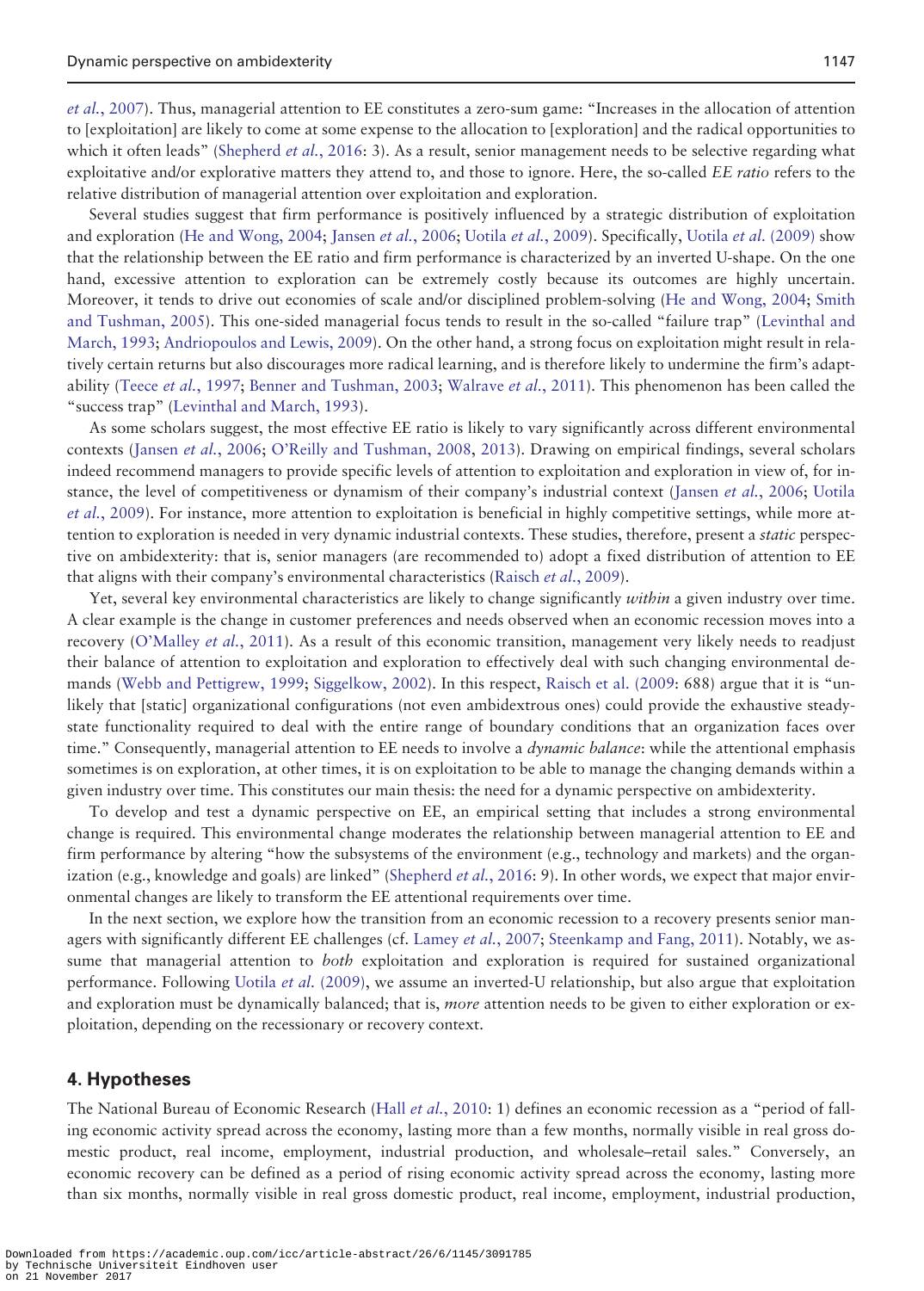and wholesale-retail sales (Hall [et al.](#page-13-0) 2010). A recession is characterized by an industry-wide contraction, which strongly reduces the amount of business opportunities that can be pursued ([Deleersnyder](#page-12-0) *et al.*, 2004; [Lamey](#page-13-0) *et al.*, [2007;](#page-13-0) [Srinivasan](#page-14-0) et al., 2011; [Steenkamp and Fang, 2011](#page-14-0); [Archibugi](#page-12-0) et al., 2013). In contrast, a recovery triggers a general rise in economic conditions, resulting in a growing number of business opportunities to be pursued [\(Deleersnyder](#page-12-0) et al., 2004; [Lamey](#page-13-0) et al., 2007). In this respect, recession and recovery periods differ in terms of their environmental munificence (i.e., lower for the former, higher for the latter), that is, "the extent to which the environment can support sustained [firm] growth" [\(Dess and Beard, 1984](#page-12-0): 55). Furthermore, a recessionary context is likely to alter customer preferences and needs, as the associated economic uncertainty undermines the confidence of con-sumers, making them more price conscious and reduce their spending [\(O'Malley](#page-14-0) *et al.*, 2011).

In this respect, a recession can rather suddenly alter an organization's environmental context [\(Pearson and Clair,](#page-14-0) [1998;](#page-14-0) [O'Malley](#page-14-0) et al. 2011), rendering organizational capabilities, including products and services, obsolete [\(Schmitt](#page-14-0) et al.[, 2010\)](#page-14-0). Senior managers attending more to exploration direct their company to learn about the new environmental demands ([March, 1991](#page-13-0)), making it more likely that the company discovers and develops new products, ser-vices, or business models which better align to the recessionary context [\(O'Malley](#page-14-0) *et al.*, 2011). The alternative strategy involves a sustained or even increasing amount of attention to exploiting the current business, which essen-tially implies a focus on a declining business. In this respect, Yang et al. [\(2011\)](#page-15-0) observe that sales prices can, in general, decline by up to 1% per week in a recessionary context. Together these arguments suggest that in recessions, the attentional emphasis should be on exploration. Indeed, the latter appears to stimulate investments in product development and innovation, which are critical in any attempt to survive a recession [\(Pearce and Michael, 1997;](#page-14-0) [O'Malley](#page-14-0) et al., 2011).

Moreover, threat-rigidity theory predicts that managers facing organizational decline, a likely scenario during a recession, will direct their attentional emphasis to exploitation (Staw et al.[, 1981\)](#page-14-0). Such a retrenchment strategy may be a natural response to a recession by conserving resources until the economic recovery sets in [\(Srinivasan](#page-14-0) et al., [2011;](#page-14-0) [Paunov, 2012](#page-14-0)). Indeed, any managerial interventions that reflect a more exploratory focus, such as R&D investments, are believed to be "a perennially attractive target for corporate belt-tightening rituals, since it doesn't pro-duce cash directly" ([Barrett](#page-12-0) et al., 2009: 92). Interestingly, as many senior managers are likely to reduce their attention to exploration, it becomes relatively easy for those few managers focusing more on exploration to (have their firm) uncover business opportunities that better fit the changing environmental situation. This also implies that senior managers who, in a recession, direct their attentional emphasis to exploration are likely to position their firm better for the subsequent economic recovery ([Amore, 2015\)](#page-12-0).

Any subsequent period of economic recovery brings about an increase in munificence, with business opportunities becoming increasingly dense [\(Deleersnyder](#page-12-0) et al., 2004; [Lamey](#page-13-0) et al., 2007) and, therefore, easier to pursue. In this setting, managerial attention to exploration becomes less important. Indeed, senior managers need to take advantage of this situation by redirecting their attention toward exploitation to enable the generation and restoration of shortterm profits. As such, different EE ratios appear to be required to effectively deal with a recession versus recovery context: while the attentional emphasis should be more on exploration in a recession, it has to shift more toward exploitation during a recovery. Therefore:

H1: To enhance firm performance, (i) more managerial attention to exploration is required during a recession than during a recovery and (ii) more managerial attention to exploitation is required during a recovery than during a recession.

More managerial attention to exploration in a recession is extremely critical because business opportunities are becoming scarcer in times of economic decline [\(Grewal and Tansuhaj, 2001](#page-13-0)). That is, the lower level of munificence in a recession makes for a more severe selection regime of business opportunities ([Steenkamp and Fang, 2011\)](#page-14-0). As a consequence, recessions provide few opportunities for accelerated firm growth. If these opportunities are not explored, a recession is likely to reinforce organizational decline [\(Walrave](#page-14-0) et al., 2011). Marketing scholars have long maintained that contractions, compared to expansions, present managers with the rare opportunity to boost their firms' market share and long-term profitability ([O'Malley](#page-14-0) et al., 2011; [Steenkamp and Fang, 2011\)](#page-14-0). This observation also resonates with the organizational decline literature [\(Porter and Harrigan, 1983;](#page-14-0) [Rosenblatt](#page-14-0) *et al.*, 1993) and implies that senior managers' attention to the "right" amount of EE is more critical in a recession than in a recovery.

Moreover, the lack of managerial attention to exploration and the subsequent failure to pursue (the shrinking volume of) business opportunities in a recession, in combination with the general decline in output levels, cause a rapid decrease in firm performance. This decrease can give rise to a vicious feedback loop, in which the negative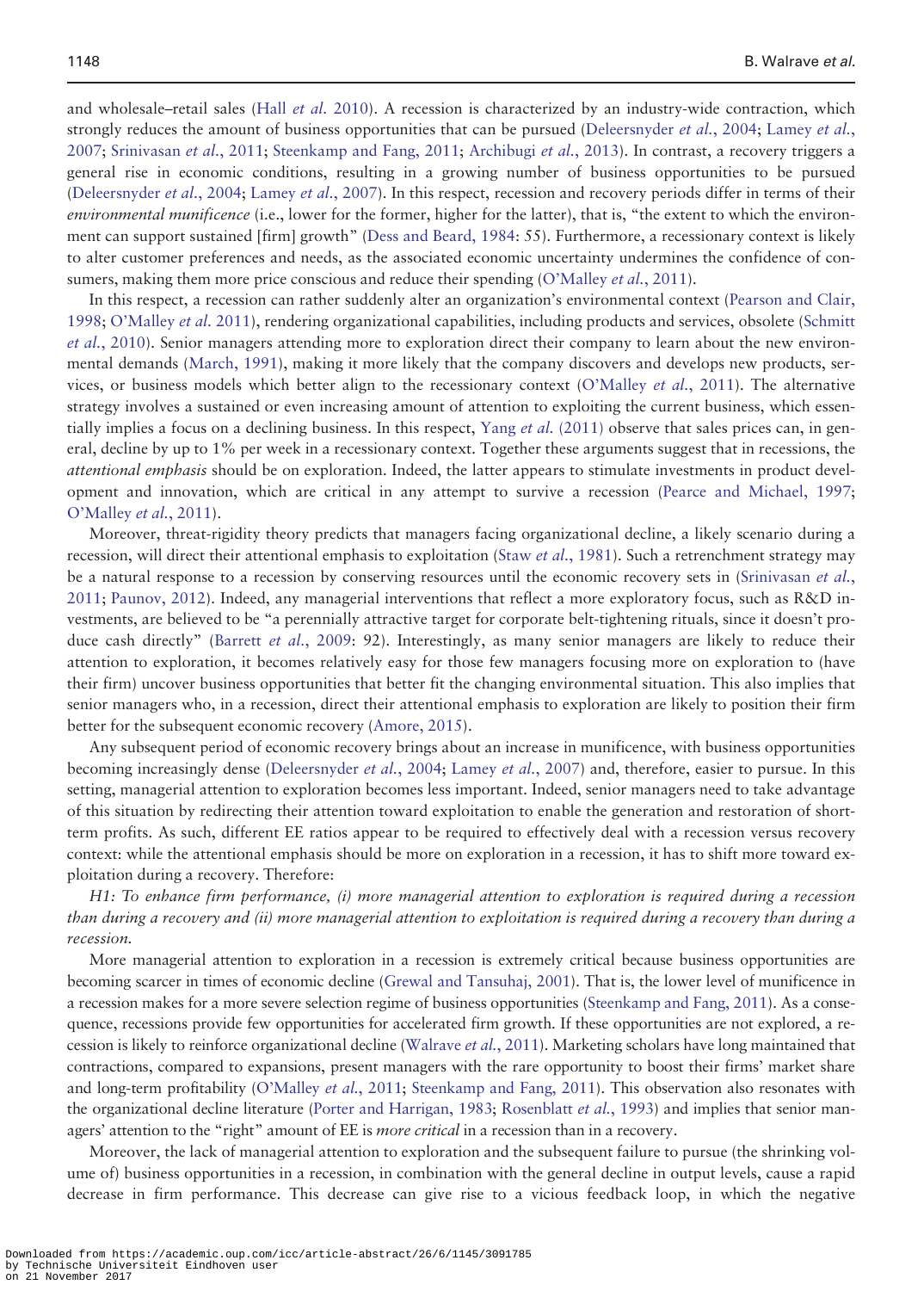performance trend further deteriorates the alignment between environmental demands and the balance of attention to EE, which in turn accelerates organizational decline [\(Leonard-Barton, 1992;](#page-13-0) [Levinthal and March, 1993\)](#page-13-0). In responding to economic recessions and other external threats, senior managers frequently let their firms slip into such a trap [\(Schmitt](#page-14-0) et al., 2010; [Walrave](#page-14-0) et al., 2011). In contrast, a vicious feedback loop is (far) less likely to develop in a recovery because of the general rise in output levels [\(Deleersnyder](#page-12-0) *et al.*, 2004). We thus expect the relative importance, or the differential performance effect, of the EE ratio to be greater in an economic recession:

H2: The differential performance effect of the most effective managerial attention to EE (see H1) is greater in a recession than in a recovery.

H1 and H2 imply that managerial attention to EE needs to be dynamically balanced, within a given industry over time, because of the fundamentally different challenges arising from environmental changes.

#### 5. Method, measures, and analysis

As argued earlier, we assume that the EE ratio has an inverted U-shaped relationship with firm performance ([Uotila](#page-14-0) et al.[, 2009\)](#page-14-0). Accordingly, we assume two inverted U-shaped relationships (see Figure 1), one for the recession and the other one for the recovery, following our main thesis that the attentional requirements differ over time. More specifically, the two inverted U-shaped curves anticipated in Figure 1 differ in their position on the horizontal axis: this shift in the vertex reflects the need for more attention to exploration during a recession  $(H1)$ . Furthermore, the two inverted U-shaped relationships also differ in the steepness of their slopes, which reflects a difference in the relative importance of the EE ratio  $(H2)$ . Moreover, the inverted U-shaped relationships also differ in their position along the vertical axis. That is, during a recession, the firm is less likely to accomplish the financial results achievable during a recovery due to the decreased level of environmental munificence. As such, the difference in munificence implies that (on average) a certain EE ratio, sustained throughout both the recession and recovery, is expected to be more profitable during the recovery than in the recession. This expectation implies a difference in the absolute performance implications of a given EE ratio, that is, a difference along the y-axis.

# 5.1 Data collection

Although economic recessions and recoveries affect the entire economy, not all industries are equally affected [\(Deleersnyder](#page-12-0) et al., 2004; [Steenkamp and Fang, 2011\)](#page-14-0). For example, senior managers of companies in the high-tech sector tend to allocate more resources to exploration than their counterparts in other sectors [\(Grewal and Tansuhaj,](#page-13-0) [2001\)](#page-13-0). The IT industry is an exemplar of a high-tech sector characterized by continuous product innovation, high growth rates, and high product differentiation [\(Mendelson, 2000\)](#page-13-0). As such, senior managers of IT firms need to be more responsive to environmental fluctuations, and returns on (explorative) investments are generated faster



Figure 1. Graphical representation of H1 and H2.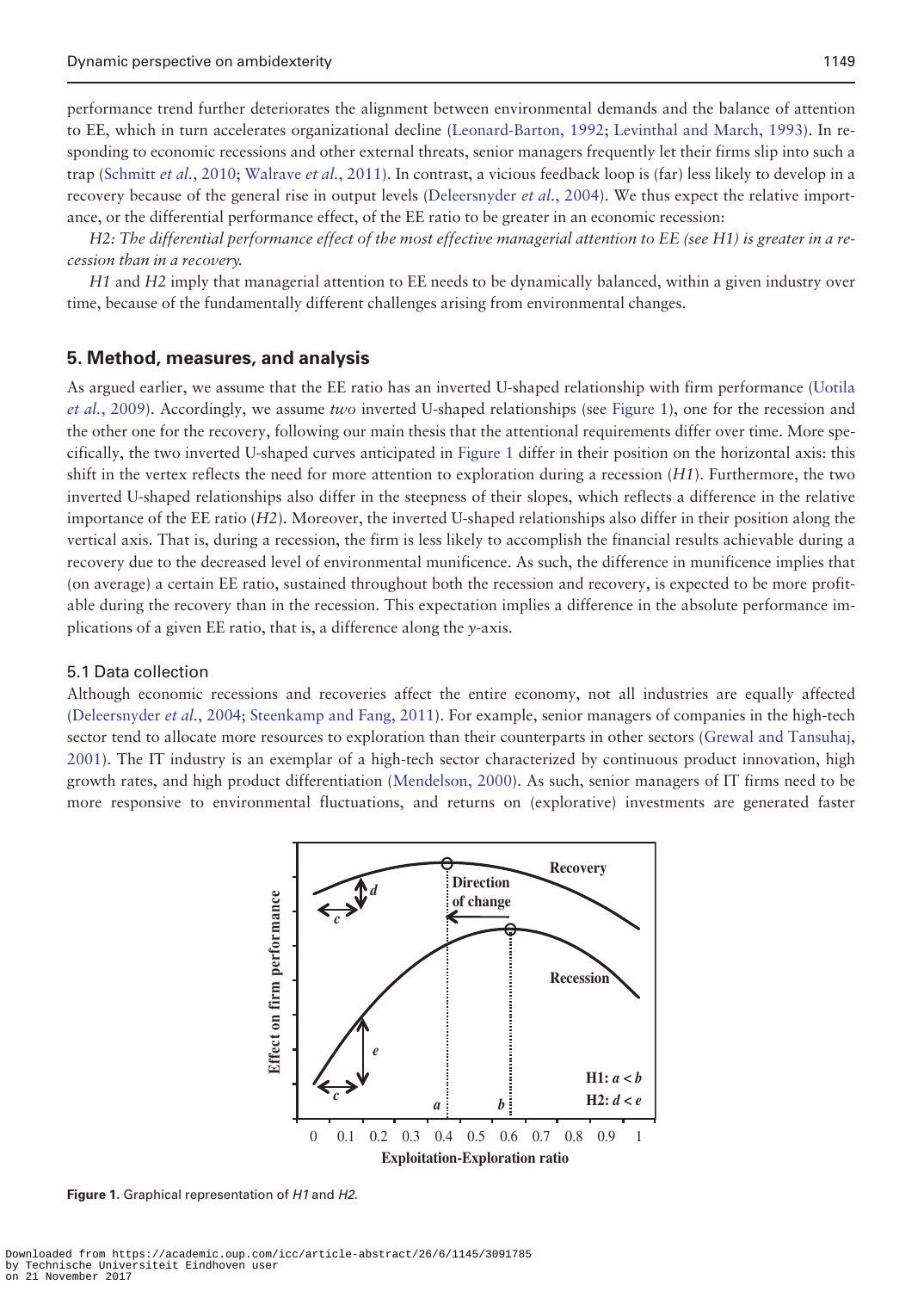compared to many other (e.g., gas or food) industries [\(Mendelson, 2000\)](#page-13-0). Consequently, the performance implications arising from any given EE ratio are likely to be observed faster in the IT industry than in most other industries (Uotila et al.[, 2009;](#page-14-0) [Vagnani, 2012](#page-14-0)). We therefore selected the IT industry as the context for our empirical study.

To test the hypotheses, longitudinal data involving both a recession and a recovery are required. As such, we collected data covering the years 2006–2010 for companies active in the IT sector (20 quarters in total). The Global Industry Classification Standard (GICS) lists these firms under codes 4510–4530. In view of the global character of the recession and recovery under investigation, we collected data on both US-based and Europe-based companies. Moreover, we focused on publicly owned corporations because they generate a regular flow of documents such as an-nual reports and letters to shareholders (Yadav et al.[, 2007;](#page-15-0) Uotila et al.[, 2009](#page-14-0); [Walrave](#page-14-0) et al., 2011). Finally, to make the sample consistent in terms of firm size, a net income in excess of US\$75 million (in 2006) was required to be included in the final data set. In summary, our sample includes firms that (i) were listed in GICS codes 4510– 4530, (ii) were based in the United States or Europe, (iii) were publicly owned, (iv) traded at the beginning of 2006, and (v) had a net income in excess of US\$75 million in 2006.

With these criteria, we first selected 89 firms in the United States from Standard and Poor's (S&P) 500 index and 11 European–based firms from the S&P 350 EURO index. To improve the geographical balance in the sample, we then supplemented the data with all European-based IT firms (not listed in the S&P indexes) that had a net income of at least US\$75 million in 2006 (from Thomson ONE Banker). These 21 firms were too small to be listed in the S&P EURO index, but did meet the sample selection criteria outlined earlier. This process resulted in an initial sample of 121 firms.

We collected the firm-level data from two main sources: Thomson ONE Banker and annual letters to shareholders, commonly found in annual reports. We omitted 35 firms from the analysis because the panel for these firms was incomplete (i.e., missing letters to shareholders or missing financial data)—which would cause a misfit with our longitudinal research design. This resulted in a final sample of 86 companies (66 in the United States and 20 in Europe) and 1720 valid observations over 20 quarters. The geographical distribution of the firms in the sample is reported in the Appendix that is available upon request from the authors.

#### 5.2 Recession and recovery

We analyzed the economic recession that occurred over the course of 2006–2008. The recovery that unfolded during 2009–2010 was of such strength and length that any later recession—for example, arising from the European sovereign debt crisis—is considered a new one (Hall *et al.*[, 2010\)](#page-13-0). In this respect, the  $2006-2008$  and  $2009-2010$  periods represent distinct phases with opposing macroeconomic characteristics. Furthermore, global economic upheavals tend to be synchronized at large ([Claessens](#page-12-0) *et al.*, 2009), and we therefore assumed there is no delay between the responses of American and European firms. This assumption is reinforced by the fact that all firms in our sample are global players that are simultaneously affected by any global economic crisis.

To be able to allocate the observations to either the recession or the recovery period, we applied the Zivot and Andrews unit root test to the sample; this test treats the breakpoint endogenously ([Zivot and Andrews, 2002](#page-15-0)). More specifically, we tested the averaged values (per quarter) of net income across the sample. We found that the breakpoint (i.e., the minimum *t*-statistic) was significant at quarter 12 ( $-7.079$ ,  $P < 0.01$ ), that is the fourth quarter of 2008. Therefore, we split the data into a recession and a recovery phase as follows: for Quarters 1 through 12 (i.e., years 2006–2008), we coded the "Recovery dummy" variable as 0 to indicate a recession, and for Quarters 13 through 20 (i.e., years 2009–2010), it was coded as 1 to indicate a recovery.

#### 5.3 Dependent variable: profit margin

The EE literature employs various performance measures. Some studies draw on self-reported measures ([Gibson and](#page-13-0) [Birkinshaw, 2004;](#page-13-0) [Lubatkin](#page-13-0) et al., 2006) or accounting-based measures ([He and Wong, 2004\)](#page-13-0), whereas others rely on market value-based measures (Uotila *et al.*[, 2009\)](#page-14-0). In view of their subjective and retrospective bias, self-reported measures are not appropriate when historical data are collected within a longitudinal research design ([Golden,](#page-13-0) [1992\)](#page-13-0). Market value-based measures, such as Tobin's Q, may adequately capture both the short-term (book value) performance and the long-term (market value) prospects of managerial decision-making ([Lubatkin and Shrieves,](#page-13-0) [1986;](#page-13-0) [Lee and Makhija, 2009\)](#page-13-0). Yet, during periods of economic upheaval, market value-based performance indicators are likely to be biased due to severely increased levels of volatility on the stock market. As such, we use an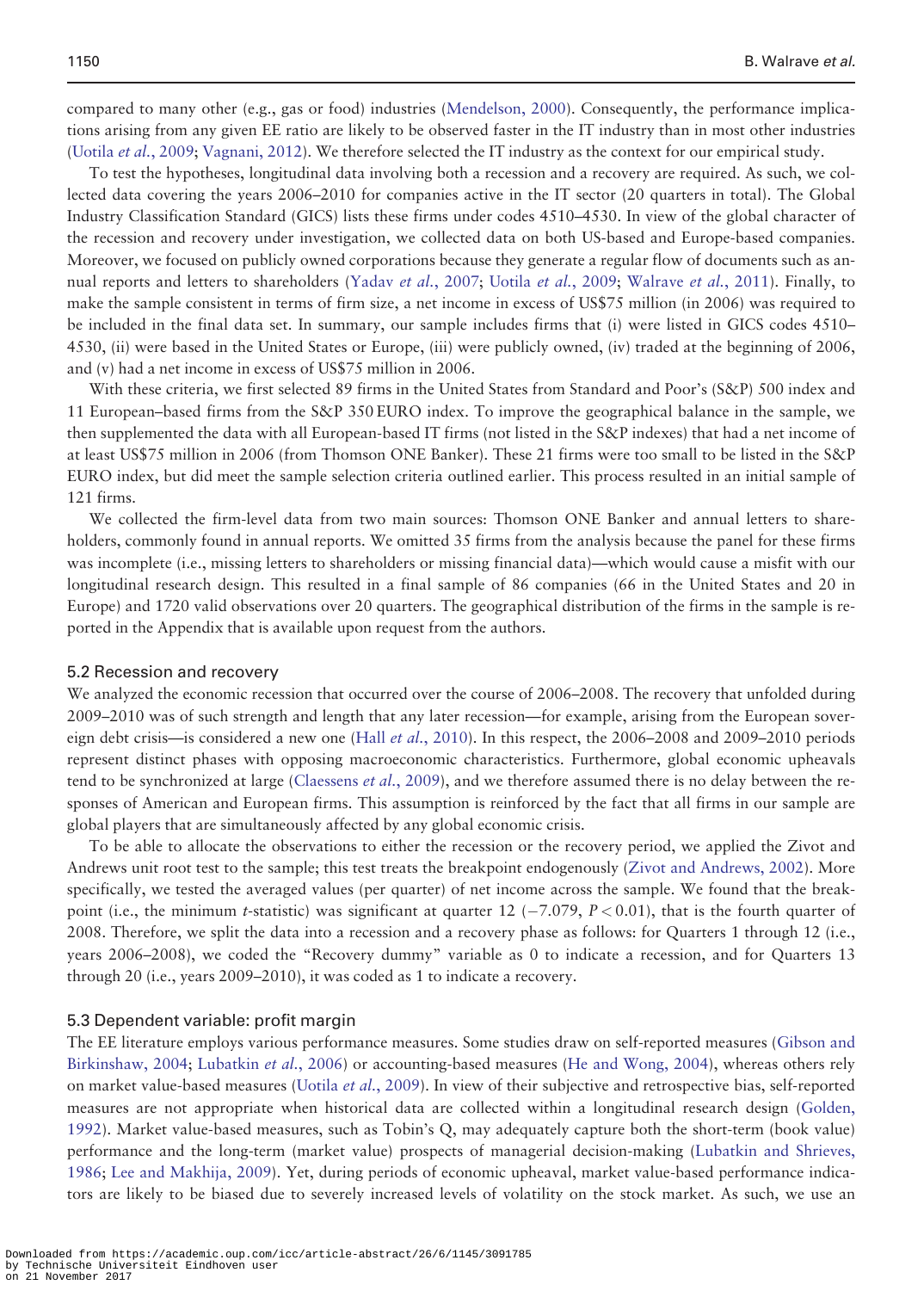accounting-based measure, the profit margin, as the performance indicator in this study. The model was also tested with return on assets (ROA) as dependent variable, resulting in findings consistent with the ones reported later.

#### 5.4 Independent variable: EE ratio

Prior research has operationalized exploitation and exploration in many different ways. For example, [Katila and](#page-13-0) [Ahuja \(2002\)](#page-13-0) use the depth and breadth of technological search activity as a proxy. Other studies have relied on ques-tionnaires that target key personnel ([He and Wong, 2004](#page-13-0); [Jansen](#page-13-0) *et al.*, 2006; Sidhu *et al.*[, 2007](#page-14-0)). These operationalizations tend to be highly specific and therefore lack generalizability and applicability outside their particular contexts (Uotila et al.[, 2009\)](#page-14-0). Moreover, it is unclear whether and how they resonate with the original definitions of exploitation and exploration (Uotila *et al.*[, 2009;](#page-14-0) Lavie *et al.*[, 2010](#page-13-0)). Furthermore, questionnaire data on managerial attention to EE are difficult to obtain, especially for extended periods of time ([Vagnani, 2012\)](#page-14-0).

As previously argued, the exploitative and explorative capability of firms inherently manifests itself in the attentional focus of senior managers. Therefore, we documented senior management's attentional focus, in terms of the EE ratio, by analyzing the content of letters to shareholders [\(Nadkarni and Barr, 2008;](#page-13-0) [Vagnani, 2012](#page-14-0)). Content analysis of linguistic media is useful for reconstructing the beliefs and perceptions of their authors [\(D'Aveni and](#page-12-0) [MacMillan, 1990\)](#page-12-0). As such, letters to shareholders are a relatively homogeneous communication channel that is carefully controlled by senior managers [\(D'Aveni and MacMillan, 1990](#page-12-0); [Ocasio, 2011](#page-14-0)). These letters embody the "corporate speak" of senior management more than any other form of communication. The managerial attention reflected in these letters has been found to affect the company's response to competitors [\(Eggers and Kaplan, 2009\)](#page-12-0), technological innovation ([Kaplan, 2008](#page-13-0)), speed of response to sector and task changes [\(Nadkarni and Barr, 2008](#page-13-0)), orientation toward exploration [\(Vagnani, 2012\)](#page-14-0), and how the firm detects, develops, and deploys new technologies [\(Yadav](#page-15-0) et al., 2007). In this respect, previous work has demonstrated that the strategic direction set by senior management can be effectively uncovered by means of content analysis of letters to shareholders [\(D'Aveni and](#page-12-0) [MacMillan, 1990;](#page-12-0) [Yadav](#page-15-0) et al., 2007; [Walrave](#page-14-0) et al., 2011; [Vagnani, 2012\)](#page-14-0).

The operationalization of exploitation and exploration in our content analysis is based on [March's \(1991\)](#page-13-0) ori-ginal work, also in line with earlier work (Uotila et al.[, 2009;](#page-14-0) [Vagnani, 2012](#page-14-0)). This ensures that the operationaliza-tion of the EE ratio aligns well with the conceptual definitions adopted. Moreover, Uotila et al. [\(2009\)](#page-14-0) demonstrate that March's definitions statistically and accurately differentiate between exploitation and exploration. Thus, we captured managerial attention to exploitation by (the roots of) the keywords "refinement," "choice," "production," "efficiency," "selection," "implementation," and "execution." We captured managerial attention to exploration by (the roots of) the keywords "search," "variation," "risk," "experimentation," "play," "flexibility," "discovery," and "innovation." Moreover, manual inspection of a randomly chosen selection of letters to shareholders, comprising 5% of all letters, revealed that the keywords "new" and "technology" reflect attention to exploration, and "cost" and "reduction" represent a focus on exploitation. Therefore, we also included (the roots of) these four words in the analysis. A preliminary analysis of the letters indicated that contractions of the keywords selected are rarely used in the context of other meanings, except in the case of "executive," which was therefore excluded from the analysis.

Given our zero-sum approach, we assume that managerial attention to exploitation and managerial attention to exploration are two ends of the same continuum [\(March, 1991](#page-13-0); [Greve, 2007](#page-13-0); Lavie et al.[, 2010;](#page-13-0) [Walrave](#page-14-0) et al., [2011\)](#page-14-0). We therefore operationalized the EE ratio as the total number of matched keywords for exploration divided by the sum of matched keywords for exploitation and exploration (Uotila et al.[, 2009](#page-14-0)). Thus, an EE ratio exclusively directed toward exploitation receives a score of 0, and the EE ratio is 1 when it is exclusively directed to exploration. In total, we matched the keywords to 16,340 instances, of which 66% involve exploration. We checked whether the EE ratio is sufficiently reflected in exploration and exploitation as operational activities ([Vagnani, 2012\)](#page-14-0) by correlating the EE ratio with the amount of resources dedicated to R&D over sales (0.26,  $P < 0.001$ ). We also found our measure to be temporally stable  $(0.91, P < 0.000)$ , in line with what can be expected [\(Vagnani, 2012](#page-14-0)).

#### 5.5 Control variables

We added several other variables to control for possible confounding effects. We used the autoregressive component  $y_{t-1}$  to control for past firm performance and included time dummies (for every quarter) to prevent contemporaneous correlation, the most likely form of cross-individual correlation ([Roodman, 2009b\)](#page-14-0). R&D spending is likely to influ-ence firm performance positively in times of economic upheaval [\(Srinivasan](#page-14-0) et al., 2011; [Steenkamp and Fang,](#page-14-0)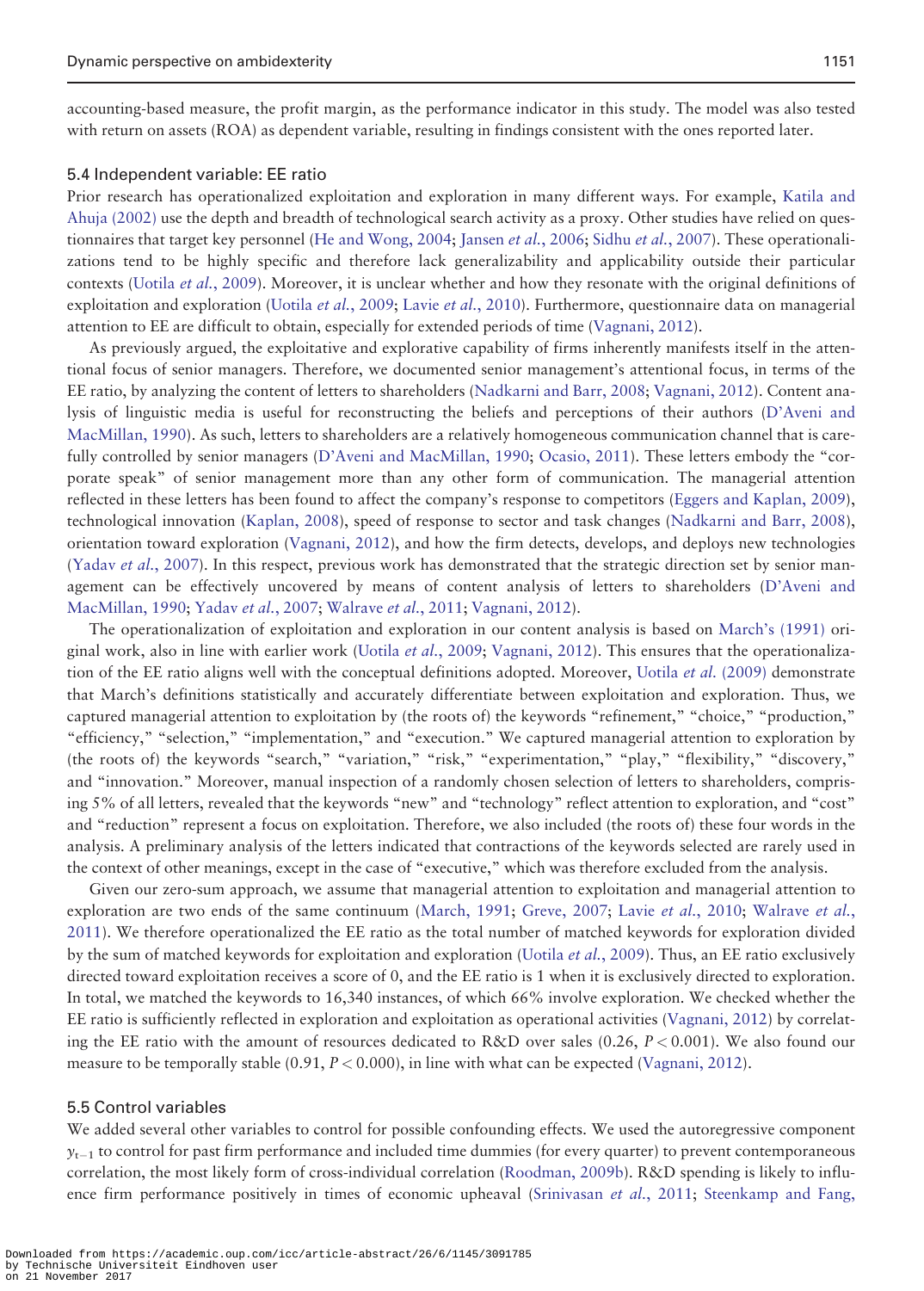[2011\)](#page-14-0). As such, we used the standardized value of R&D spending as a percentage of sales ("R&D-Sales ratio"). However, not all companies reported their R&D spending; therefore, we coded the firms that do not report R&D expenses as 0 (effectively replacing the missing value with the sample's mean) and coded the dummy variable "R&D missing dummy" as 1 ([Cohen](#page-12-0) et al., 2003; Uotila et al.[, 2009\)](#page-14-0). Furthermore, larger firms may be better able to mitigate the effects of economic recessions and recoveries [\(Lee and Makhija, 2009](#page-13-0); [Steenkamp and Fang, 2011](#page-14-0)). Therefore, we controlled for effects arising from size, measured by the number of employees ("Firm size") and the standardized value of "Total assets." Older firms are also likely to be more inert and thus less able to adapt to changing environmental circumstances [\(Steenkamp and Fang, 2011\)](#page-14-0). Therefore, we included "Firm age" [\(Balasubramanian and Lee, 2008](#page-12-0); [Aschhoff and Sofka, 2009](#page-12-0)) in terms of the standardized value of the number of days since the initial public offering. Furthermore, [Walrave](#page-14-0) et al. (2011) observe that in case of unsatisfactory performance, shareholders are likely to direct senior management's attention to exploitation (at the cost of attention to exploration). To account for this effect, we included "Net Income" in the model. Finally, we incorporated geographic location by coding and including a dummy variable for US-based versus Europe-based firms ("US location dummy") and also controlled for industry subsector by coding and including two dummy variables ("GICS 4510 dummy" and "GICS 4520 dummy").

#### 5.6 Analysis

Several econometric methods serve to control for endogeneity and unobserved heterogeneity in studies that draw on panel data ([Blundell and Bond, 1998](#page-12-0); [Roodman, 2009b;](#page-14-0) Uotila et al.[, 2009\)](#page-14-0). In this respect, simple dynamic panel models estimated with standard GMM estimators have often produced unsatisfactory results due to, among others, a weak instrument problem [\(Blundell and Bond, 1998,](#page-12-0) [2000](#page-12-0)). System GMM estimation has become increasingly popu-lar in the field of strategic management (Keil et al.[, 2008;](#page-13-0) Uotila et al.[, 2009](#page-14-0); [Vagnani, 2012\)](#page-14-0) because of its ability to allow for a short panel, a lack of good external instruments, fixed effects, and a first-order autoregressive error term [\(Arellano and Bover, 1995;](#page-12-0) [Blundell and Bond, 2000](#page-12-0); [Roodman, 2009a](#page-14-0), [b](#page-14-0)). By employing multiple instrumental variables, the system GMM estimator controls for firm-specific effects as well as for possible sources of simultaneity between dependent and independent variables, without biasing the estimates [\(Vagnani, 2012](#page-14-0)). We therefore adopted system GMM estimation in testing our hypotheses.

[Roodman \(2009a](#page-14-0)) recommends putting all regressors and their lags into the instrument matrix. Therefore, we treated almost all variables as predetermined (Uotila et al.[, 2009\)](#page-14-0); exceptions were the time dummies, the recovery dummy, the industry dummies, and the US dummy, which were all treated as exogenous variables. This approach, combined with the number of variables included, resulted in a large number of instruments and therefore in overidentification. Although overidentification does not compromise the coefficient estimates, it does weaken the Sargan/ Hansen test and as such raises the need for robustness tests [\(Roodman, 2009a](#page-14-0)). Consequently, we also tested the models by varying the number of instruments. These robustness tests demonstrated that the key coefficients, in terms of their sign, effect size, and significance level, are consistent with those of the model used for testing the hypotheses. The details and results of these and other robustness tests are available upon request from the authors.

#### 6. Results

[Table 1](#page-8-0) presents the descriptive statistics and correlations for all variables. The EE ratio significantly correlates with R&D expenditure (0.26,  $P < 0.001$ ), which suggests that senior managers giving more attention to exploration also accomplish higher R&D investment levels in their firms. This finding suggests that managerial attention to EE indeed influences firm-level indicators of EE.

[Table 2](#page-9-0) presents the results of the system GMM regression analyses. Notably, the effect of the EE ratio on the profit margin is assumed to be delayed by four quarters ([Wang and Li, 2008](#page-14-0)). Three models were estimated. Model 1 is the base model that includes the EE ratio, as a linear effect, and the control variables. Subsequently, to test for the inverted U-shaped relationship, we included the squared term of the independent variable in Model 2 ([Aiken and](#page-12-0) [West, 1991](#page-12-0)). As such, this model serves to explain variation in the dependent variable over the course of a recession and recovery, assuming *static ambidexterity*. In other words, Model 2 tests the theory that a certain fixed distribution of managerial attention to exploitation and exploration is needed to optimize performance. Finally, Model 3 includes the moderating effect of environmental change (recovery dummy) on the relationship between the EE ratio and firm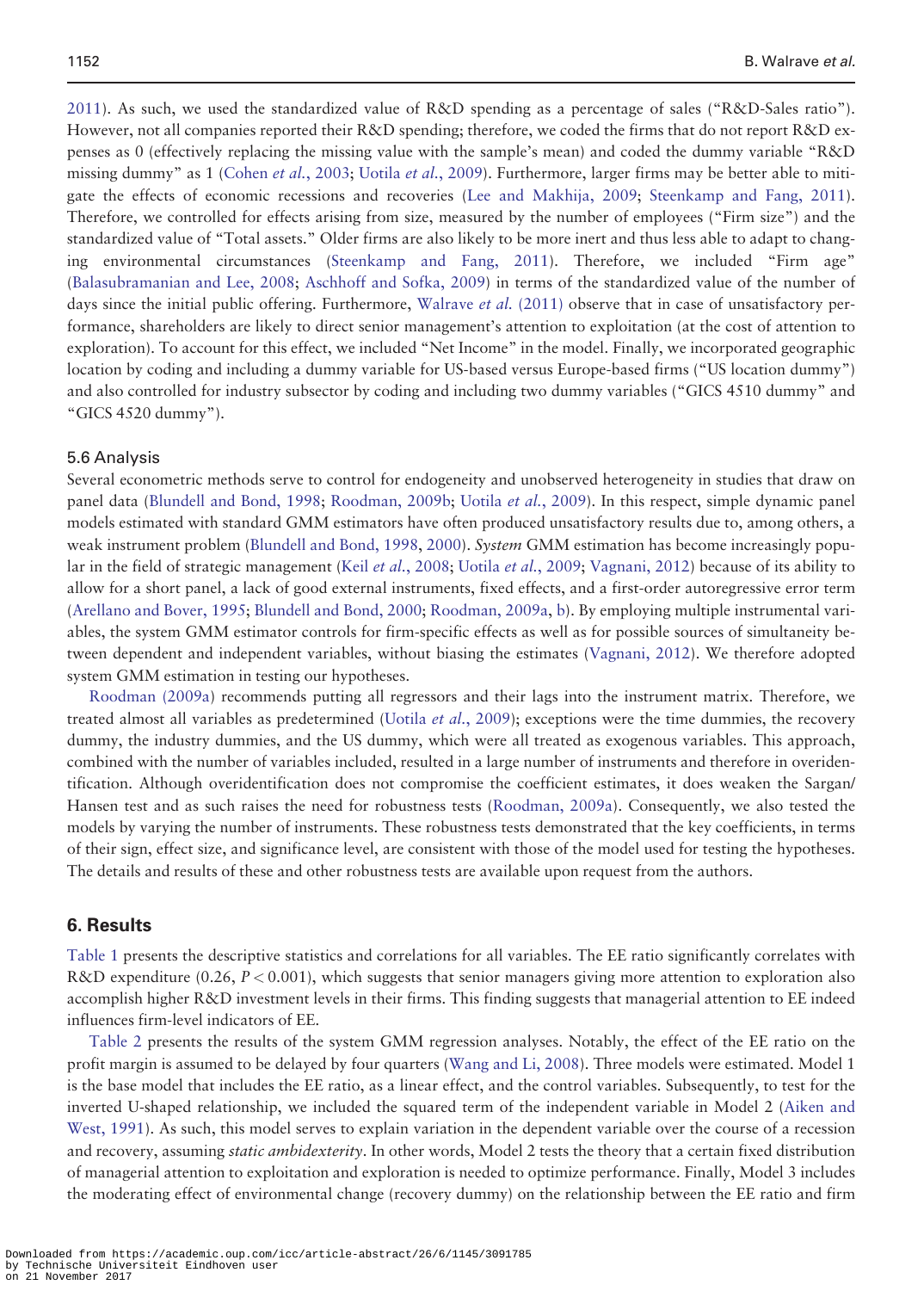<span id="page-8-0"></span>

| <b>Table 1.</b> Means, SDs, and correlations* $(t_1-t_{20})$ |       |             |          |          |          |                |      |                 |                             |                   |          |                              |                     |          |                      |    |
|--------------------------------------------------------------|-------|-------------|----------|----------|----------|----------------|------|-----------------|-----------------------------|-------------------|----------|------------------------------|---------------------|----------|----------------------|----|
|                                                              | M     | <b>SD</b>   | 1        | 2        | 3        | $\overline{4}$ | 5    | 6               | 7                           | 8                 | 9        | 10                           | 11                  | 12       | 13                   | 14 |
| 1 Profit margin                                              | 0.09  | 0.33        | 1.00     |          |          |                |      |                 |                             |                   |          |                              |                     |          |                      |    |
| 2 Profit margin $_{t-1}$                                     | 0.08  | 0.33        | $0.34*$  | 1.00     |          |                |      |                 |                             |                   |          |                              |                     |          |                      |    |
| 3 EE ratio $t_{-4}$ <sup>**</sup>                            | 0.70  | 0.17        | $0.09*$  | $0.09*$  | 1.00     |                |      |                 |                             |                   |          |                              |                     |          |                      |    |
| 4 (EE ratio) <sup>2</sup> $_{t=4}$                           | 0.52  | 0.23        | $0.09*$  | $0.09*$  | $0.99*$  | 1.00           |      |                 |                             |                   |          |                              |                     |          |                      |    |
| 5 Recovery dummy                                             | 0.40  | 0.49        | $-0.06*$ | $-0.10*$ | $-0.13*$ | $-0.14*$       | 1.00 |                 |                             |                   |          |                              |                     |          |                      |    |
| 6 Net income                                                 | 240   | 741         | $0.37*$  | $0.18*$  | $0.17*$  | $0.19*$        | 0.03 | 1.00            |                             |                   |          |                              |                     |          |                      |    |
| 7 Total assets                                               |       | 11132 19058 | 0.04     | 0.04     | $0.11*$  | $0.13*$        | 0.04 | $0.70*$         | 1.00                        |                   |          |                              |                     |          |                      |    |
| 8 R&D-sales ratio                                            | 0.14  | 0.14        | $-0.10*$ | $-0.10*$ | $0.26*$  | $0.28*$        | 0.03 | $-0.09*$        | 0.00                        | 1.00              |          |                              |                     |          |                      |    |
| 9 Firm size                                                  |       | 29281 56352 | $-0.00$  | 0.00     | 0.00     | 0.02           | 0.00 | $0.56*$         |                             | $0.86^* - 0.09^*$ | 1.00     |                              |                     |          |                      |    |
| 10 Firm age                                                  | 32573 | 4002        | $-0.01$  | $-0.01$  | $0.09*$  | $0.09*$        | 0.00 |                 | $-0.16^*$ $-0.28^*$ $-0.03$ |                   | $-0.30*$ | 1.00                         |                     |          |                      |    |
| 11 R&D missing dummy                                         | 0.14  | 0.34        | 0.04     | 0.05     | 0.04     | 0.03           |      | $-0.01 - 0.07*$ | $-0.13*$                    |                   | $-0.04$  | 0.04                         | 1.00                |          |                      |    |
| 12 GICS 4510 dummy                                           | 0.44  | 0.50        | $0.09*$  | $0.10*$  | $0.18*$  | $0.19*$        | 0.00 | $0.09*$         | $-0.00$                     | $-0.08*$          | 0.03     | $0.23*$                      | $0.35*$             | 1.00     |                      |    |
| 13 GICS 4520 dummy                                           | 0.29  | 0.45        | $-0.05*$ | $-0.05$  | $-0.10*$ | $-0.09*$       | 0.00 | $-0.00$         |                             | $0.15^* - 0.03$   |          | $0.15^*$ $-0.25^*$ $-0.18^*$ |                     | $-0.57*$ | 1.00                 |    |
| 14 US location dummy                                         | 0.77  | 0.42        | $0.07*$  | $0.07*$  | 0.03     | 0.03           | 0.00 | $0.17*$         |                             | $0.12^* -0.05^*$  | $0.09*$  |                              | $-0.19^*$ $-0.07^*$ |          | $0.16^* - 0.01$ 1.00 |    |

Note: \*Correlations are significant at the 0.05 level. Significance levels reported are two-tailed. \*\*The average EE ratio during the recession was 0.73 (SD 0.17; min 0.23; max. 1.00). The average EE ratio during the recovery was 0.68 (SD 0.17; min. 0.19; max. 1.00).

performance by incorporating the interaction terms ([Aiken and West, 1991\)](#page-12-0). As such, this model serves to test for two inverted U-shaped relations, that is, the thesis of dynamic ambidexterity.

As [Table 2](#page-9-0) illustrates, Model 3 has a significantly better model fit compared to the other two models  $(P < 0.001)$ . This key finding supports our main thesis that senior managers need to adjust their distribution of attention to exploitation and exploration over time to effectively deal with major changes in their company's environment. The remainder of this section elaborates the key findings for Model 3.

The autoregressive component appears to be persistent  $(b<sub>6</sub> = 0.20, P < 0.05)$ . Furthermore, net income positively influences the dependent variable ( $b_7 = 0.62$ ,  $P < 0.01$ ), while total assets has a negative effect ( $b_8 = -0.40$ ,  $P < 0.05$ ). As expected, firm age ( $b_{12} = -0.14$ ,  $P < 0.05$ ) has a significant influence on the dependent variable. Moreover, the recovery dummy ( $b_3 = 1.56$ ,  $P < 0.01$ ) implies that overall performance is lower during a recession. Model 3 also points at a curvilinear relationship between the EE ratio and firm performance in both a recession and recovery context. That is, the required coefficients are statistically significant: EE ratio  $(b_1 = 3.39, P < 0.01)$ , EE ratio squared ( $b_2 = -2.35$ ,  $P < 0.01$ ), EE ratio  $\times$  recovery dummy interaction ( $b_4 = -3.93$ ,  $P < 0.05$ ), and EE ratio squared  $\times$  recovery dummy interaction ( $b<sub>5</sub> = 2.72$ ,  $P < 0.05$ ), which confirms H1. Interestingly, this implies an inverted U-shaped relationship in recessions, but a U-shaped relationship in a recovery setting. [Figure 2](#page-9-0) depicts this finding. This unexpected result further reinforces the idea that changes within an industry require different, in this case, even opposite, EE ratios. Indeed, to enhance firm performance, a recession requires more managerial attention to exploration, while a recovery calls for more managerial attention to exploitation.

[Figure 2](#page-9-0) also suggests that the differential performance effects of the EE ratio are greater in a recession than in a recovery. That is, in absolute terms, the graph for the recession is steeper than the graph for the recovery. In this re-spect, [Figure 2](#page-9-0) shows a visual image of the interaction effect, which may provide face validity for H2. However, this visual interpretation in itself does not demonstrate that the two graphs in [Figure 2](#page-9-0) are significantly different. We already observed that the transition from recession to recovery constitutes a structural break. From this result, the results for H2 can be assessed. More specifically, we use the following equation to estimate Model 3 (X denotes the EE ratio and Z the recovery dummy):

$$
\hat{Y} = b_1 X + b_2 X^2 + b_3 Z + b_4 XZ + b_5 X^2 Z + b_0 + [b_6 \dots b_{36}].
$$

Because Z is either 0 or 1, it follows that:

$$
\widehat{Y}_{recession} = b_1 X + b_2 X^2 + b_0 + [b_6 \dots b_{36}] (as Z = 0)
$$
, and

$$
\hat{Y}_{recovery} = (b_1 + b_4)X + (b_2 + b_5)X^2 + b_3 + b_0 + [b_6 \dots b_{36}] \text{ (as } Z = 1).
$$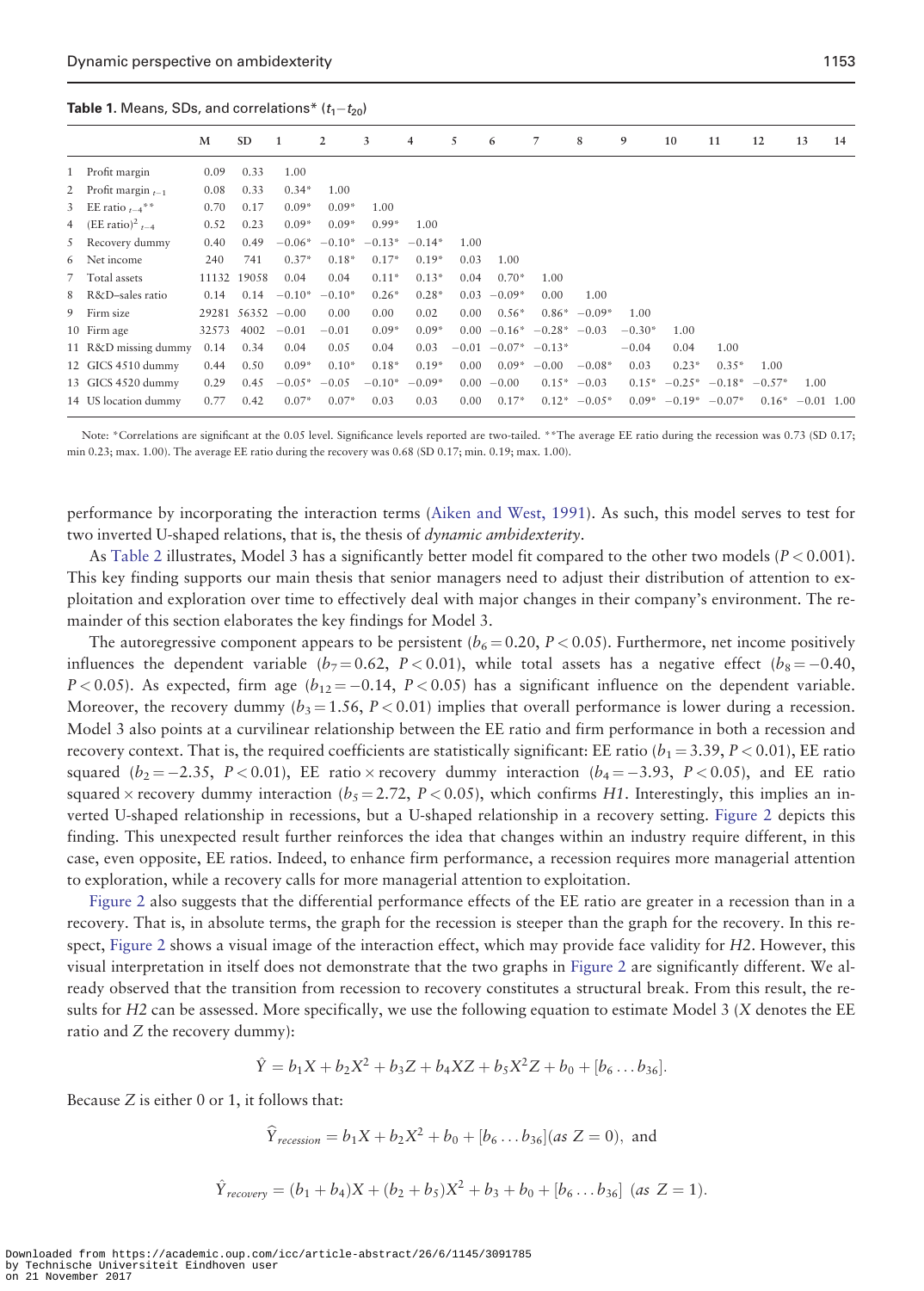<span id="page-9-0"></span>

| Dependent variable: profit margin                              | Model 1: base model |             |             | Model 2: static ambidexterity | Model 3: dynamic ambidexterity |             |  |
|----------------------------------------------------------------|---------------------|-------------|-------------|-------------------------------|--------------------------------|-------------|--|
|                                                                | Coefficient         | $(SE)^b$    | Coefficient | $(SE)^b$                      | Coefficient                    | $(SE)^b$    |  |
| $b_1$ —EE ratio $_{t=4}$                                       | 0.07                | (0.22)      | 0.89        | (1.00)                        | 3.39                           | $(1.33)$ ** |  |
| $b_2$ —(EE ratio) <sup>2</sup> <sub>t-4</sub>                  |                     |             | $-0.64$     | (0.76)                        | $-2.35$                        | $(0.95)$ ** |  |
| $b_3$ —Recovery dummy                                          |                     |             |             |                               | 1.56                           | $(0.61)$ ** |  |
| $b_4$ —EE ratio $_{t-4}$ × recovery dummy                      |                     |             |             |                               | $-3.93$                        | $(1.82)^*$  |  |
| $b_5$ —(EE ratio) <sup>2</sup> <sub>t-4</sub> × recovery dummy |                     |             |             |                               | 2.72                           | $(1.41)^*$  |  |
| $b_6$ —Profit margin $_{t-1}$ <sup>a</sup>                     | 0.20                | $(0.09)^*$  | 0.20        | $(0.09)^*$                    | 0.20                           | $(0.09)^*$  |  |
| $b_7$ —Net income <sup>a</sup>                                 | 0.62                | $(0.20)$ ** | 0.62        | $(0.20)$ **                   | 0.62                           | $(0.20)$ ** |  |
| $b_8$ —Total assets <sup>a</sup>                               | $-0.40$             | $(0.22)^*$  | $-0.39$     | $(0.22)^*$                    | $-0.40$                        | $(0.22)^*$  |  |
| $b_9$ —R&D-sales ratio <sup>a</sup>                            | $-0.01$             | (0.07)      | $-0.00$     | (0.07)                        | $-0.00$                        | (0.07)      |  |
| $b_{10}$ —R&D missing dummy                                    | 0.17                | (0.16)      | 0.15        | (0.16)                        | 0.17                           | (0.17)      |  |
| $b_{11}$ —Firm size <sup>a</sup>                               | $-0.04$             | (0.17)      | $-0.04$     | (0.17)                        | $-0.04$                        | (0.16)      |  |
| $b_{12}$ —Firm age <sup>a</sup>                                | $-0.13$             | $(0.07)^*$  | $-0.12$     | $(0.07)^*$                    | $-0.14$                        | $(0.07)^*$  |  |
| $b_{13}$ —GICS 4510 dummy                                      | 0.13                | (0.13)      | 0.14        | (0.13)                        | 0.15                           | (0.13)      |  |
| $b_{14}$ —GICS 4520 dummy                                      | 0.11                | (0.12)      | 0.11        | (0.12)                        | 0.12                           | (0.12)      |  |
| $b_{15}$ —US location dummy                                    | $-0.07$             | (0.11)      | $-0.07$     | (0.11)                        | $-0.09$                        | (0.11)      |  |
| $b_{16}$ —Constant                                             | $-0.06$             | (0.15)      | $-0.31$     | (0.34)                        | $-1.39$                        | $(0.49)$ ** |  |
| Hansen test of overidentification                              | 1.00                |             | 1.00        |                               | 1.00                           |             |  |
| Arellano-Bond test for $AR(1)^c$                               | $-2.89$             | **          | $-3.03$     | $\frac{16}{32}$               | $-3.03$                        | **          |  |
| Arellano-Bond test for $AR(2)^c$                               | 0.45                |             | 0.17        |                               | $-0.18$                        |             |  |
| Wald $\chi^2$ (df in parentheses)                              | 142.90              | (31)        | 144.10      | (32)                          | 172.00                         | (35)        |  |

Note: "Standardized value. <sup>b</sup>The standard errors are robust to heteroskedasticity and arbitrary patterns of autocorrelation within agents [\(Roodman, 2009a\)](#page-14-0). <sup>c</sup>zvalues reported. \*P < 0.05; \*\*P < 0.01; \*\*\*P < 0.001; time dummy variables were included in all models but are omitted from these results. One-tailed significance levels are reported.  $SE =$  standard error.



**Exploitation-Exploration ratio [0-1]**



As such, the difference between the recession and the recovery equals:

$$
\hat{Y}_{recovery} - \hat{Y}_{recession} = b_5 X^2 + b_4 X + b_3.
$$

Equation 4 involves a quadratic relationship, a parabola. This implies that  $b<sub>5</sub>$  determines the difference in steepness of the parabola between the recession and the recovery. The significant and positive  $b_5$  coefficient ( $b_5$  = 2.72,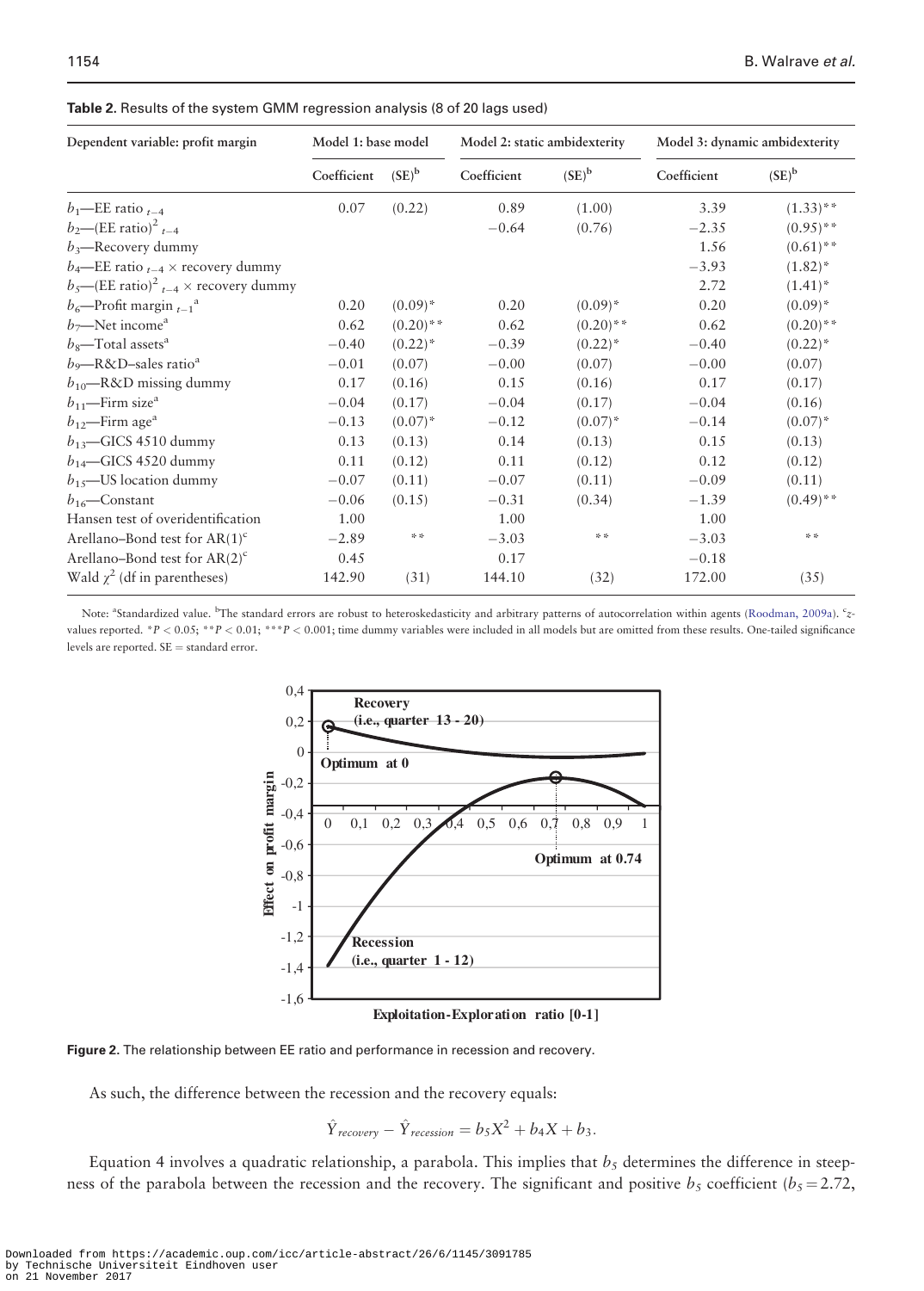$P < 0.05$ ) therefore provides support for H2: the differential performance effects of the EE ratio are greater in a recession than in a recovery.

# 7. Discussion and conclusion

The performance implications of EE are becoming increasingly understood [\(Auh and Menguc, 2005;](#page-12-0) [Jansen](#page-13-0) *et al.*, [2006;](#page-13-0) Uotila et al.[, 2009](#page-14-0)). For example, different levels of environmental dynamics appear to demand different distributions of managerial attention to exploitation and exploration ([Wang and Li, 2008](#page-14-0)). However, this body of literature assumes that these environmental characteristics are not likely to change significantly over time. Earlier in this article, we have criticized this assumption to subsequently explore how senior managers adapt their attention to ex-ploitation and exploration to effectively deal with changing environmental demands [\(Raisch](#page-14-0) et al., 2009). There is lit-tle empirical evidence for a dynamic perspective on ambidexterity (Lugar et al.[, 2013](#page-13-0)), which constitutes the reason  $d$ 'être for conducting this study.

Overall, our results confirm that, in times of strong economic upheaval, senior managers need to adjust their distribution of attention to exploitation and exploration. More specifically, we observe that an economic downturn requires more attention to exploration, while leveraging the subsequent economic recovery demands more attention to exploitation. The observed difference in attentional requirements appears to be even stronger than expected, as the nature of the relationship also differs between recession and recovery settings (i.e., an inverted U-shape versus Ushape). In this respect, our study suggests that a static perspective on managerial ambidexterity might not be valid during more turbulent economic times, that is, "managing for ambidexterity is a task of dynamic rather than static alignment" [\(Raisch](#page-14-0) et al., 2009: 689).

Our findings thus provide evidence for an inverted U-shaped relationship between the EE ratio and firm performance in a recession, and a U-shaped relationship between these variables in a recovery. The former finding replicates earlier work (Uotila et al.[, 2009\)](#page-14-0), whereas the latter one demonstrates that the curvilinear relationship inferred by Uotila et al. [\(2009\)](#page-14-0) from a cross-sectional sample consisting of both traditional manufacturing and IT firms cannot be readily generalized to other populations and contexts. In this respect, this article serves to extend the "ambidexterity hypothesis" arising from [March's \(1991\)](#page-13-0) original argument, but also suggests that more work is needed to better understand under which conditions a static or dynamic perspective on ambidexterity can be applied ([Raisch](#page-14-0) et al., [2009\)](#page-14-0).

Moreover, our findings suggest that the attentional balance between exploitation and exploration is even more difficult to manage than originally anticipated. Our study shows that the attentional balance needs to be adapted over time, as the nature of the balance itself evolves. As such, the simultaneous pursuit of exploitation and exploration may imply a dynamic rather than static alignment challenge, which calls for structures and systems that facilitate such a dynamic balancing act (O'Reilly and Tushman, 2013). The organizational vacillation literature [\(Boumgarden](#page-12-0) et al., 2012) may provide some guidance in how such a dynamic balance can be achieved at the organizational level.

This study also has interesting implications for managerial practice, most notably for how to effectively handle re-cessions. Economic downturns are inevitable [\(Berends and Romme, 2001](#page-12-0); [O'Malley](#page-14-0) et al., 2011), and the aftermath of any past period of economic upheaval illustrates that some firms are affected considerably more than others. For instance, Apple saw only little downfall during the most recent global recession and achieved a tremendous "recovery" afterward. In this respect, we find that senior managers of (IT) firms should shift their attention to exploration to successfully navigate recessions and outperform competitors. This advice resonates with other studies on reces-sions, which recommend firms to maintain a more explorative strategy during a recession [\(Archibugi](#page-12-0) et al., 2013). In economic recessions, therefore, the benefits from extra managerial attention to exploration appear to outweigh the (short-term) benefits arising from extra attention to exploitation—also because the extra attention to exploration is likely to enhance organizational growth in the subsequent recovery period [\(Amore, 2015\)](#page-12-0). In the latter period, characterized by increasing levels of munificence, management needs to redirect some of its attention back to exploiting the (newly uncovered) business opportunities.

Moreover, we observed significant differential performance effects of the EE ratio between a recession and recovery context. Misdirected attention to exploitation–exploration appears to have far greater negative performance implications in a recession than in a recovery. This finding resonates with the observation that adverse times provide extraordinary opportunities for firm revitalization and progress [\(Rosenblatt](#page-14-0) et al., 1993; [O'Malley](#page-14-0) et al., 2011;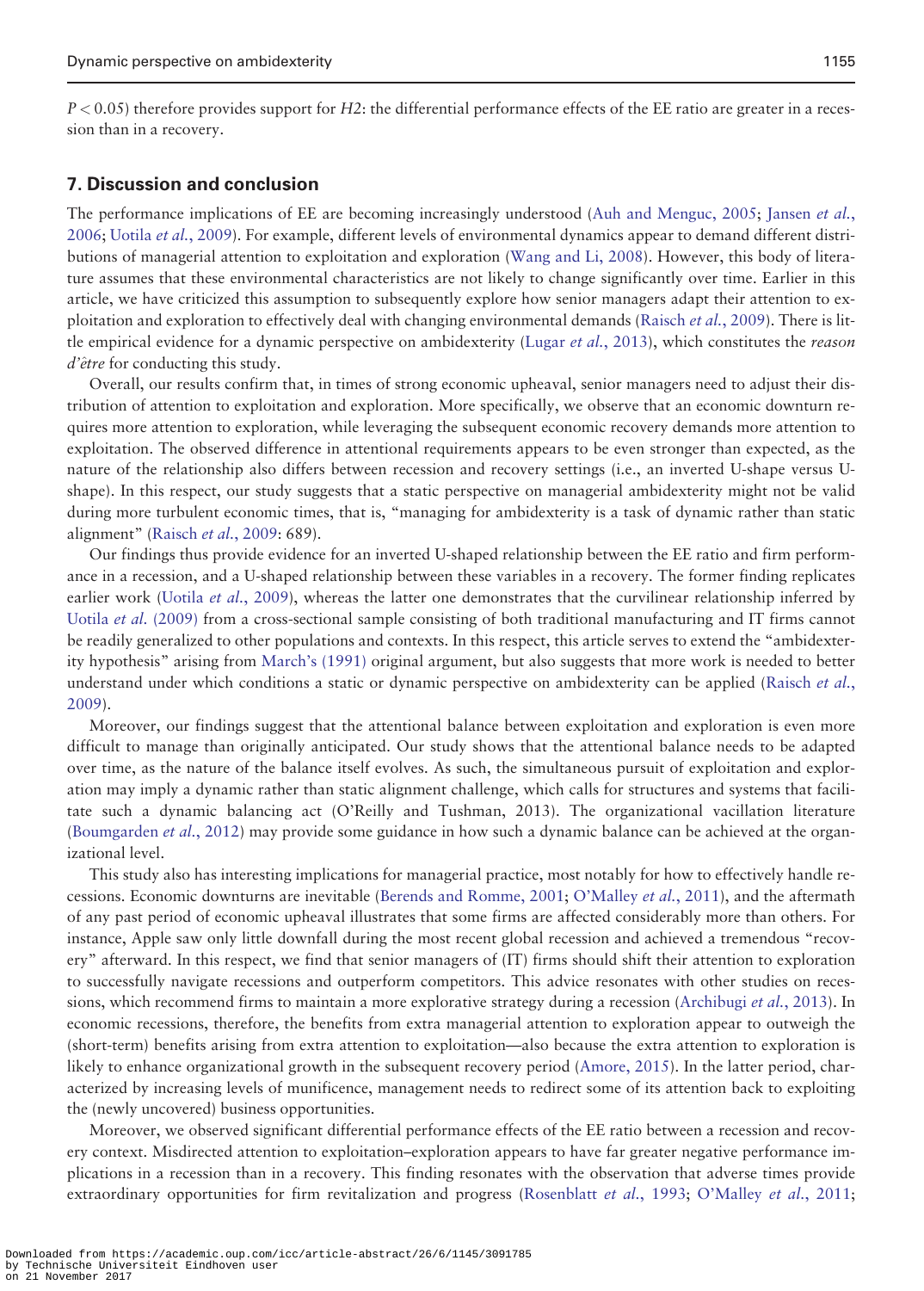[Steenkamp and Fang, 2011\)](#page-14-0), or alternatively, provoke and reinforce firm decline [\(Walrave](#page-14-0) et al., 2011, [2015\)](#page-14-0). In this respect, we argued that decreasing levels of munificence make for a more severe external selection regime. Postanalysis of the data (i.e., mean-comparison test) shows that senior managers, who deviate on average more than 15% from the vertex identified in a recession, realize a profit margin that is more than 14% lower ( $P < 0.001$ ) during the recession and more than 33% lower during the subsequent recovery  $(P < 0.001)$ . This simple test again points at the need for the EE ratio to shift over time, dependent on the environmental context.

The fact that many senior managers tend to shift their attention toward exploitation in a recession ([Archibugi](#page-12-0) et al.[, 2013\)](#page-12-0) suggests it is counterintuitive for most managers to proactively initiate more exploration activity in this context [\(Filippetti and Archibugi, 2011\)](#page-13-0). In times of decline, senior managers are inclined to adopt a retrenchment approach in an attempt to maintain liquidity ([Robbins and Pearce, 1992;](#page-14-0) [Berends and Romme, 2001;](#page-12-0) [Srinivasan](#page-14-0) et al.[, 2011;](#page-14-0) [Steenkamp and Fang, 2011\)](#page-14-0), especially if they can get away with downsizing, while blaming the eco-nomic conditions ([Schmitt](#page-14-0) *et al.*, 2010). In doing so, senior managers frequently ignore the long-term challenges and problems of their organization (Staw et al.[, 1981](#page-14-0); [D'Aveni and MacMillan, 1990;](#page-12-0) [Levinthal and March, 1993](#page-13-0)). Our findings, however, suggest that such a strategy might be highly counterproductive in times of major economic upheaval.

Furthermore, the managerial failure to orchestrate EE during environmental disruptions can cause the firm to get trapped in a process of *suppressing* exploration ([Walrave](#page-14-0) et al., 2011, [2015](#page-14-0)), a self-reinforcing process in which a decline in performance gives rise to more attention toward exploitation in an attempt to preserve shareholder value. Attentional mismanagement fuels this self-reinforcing retrenchment process. The suppression of exploration can also be reinforced by the firm's shareholders, especially when they press senior management to focus on exploitation in an effort to compensate for declining performance [\(Wiersema, 2002](#page-15-0); [Walrave](#page-14-0) et al., 2011). Our study suggests that management teams adopting this strategy are likely to make their firms very vulnerable in adapting to and exploiting the subsequent economic upswing, relative to competitors that have proactively invested in exploration during the recession.

#### 7.1 Limitations, future work, and conclusion

A key limitation of this study arises from the nature of the sample, composed of large firms in the IT industry in the United States and Europe. This focus helped uncover the implications of managerial attention to EE in a recession and recovery context. Therefore, our findings may only apply to (large companies in) the IT industry and the North American and European capital market regimes. Future work would need to test whether our findings can be generalized to other industries and/or smaller firms.

We found that managerial attention to exploitation and exploration needs to shift over time, but the limits to such shifts are unknown. While our theoretical arguments and empirical findings provide some indications of the most effective direction of change in attention (relatively more exploration versus more exploitation), the precise boundaries of such changes are unclear—for example, with regard to whether and how firm-level structures and processes should change accordingly. These challenges can also be addressed in future work.

We selected the IT industry because the performance implications arising from managerial attention to EE are likely to be observed more clearly and within a shorter time span than in many other industries [\(Vagnani, 2012](#page-14-0)). That is, the actual exploitation and exploration activities in an IT firm are likely to be quickly adapted to changes in managerial attention. The lead times of major exploration efforts are extremely long in several other industries; for example, firms in the consumer electronics or pharmaceutical industries engage in explorative projects that may take 10–15 years (or longer) from first idea to market introduction. The management teams of these firms therefore tend to craft strategies that have a rather long time horizon and are less likely to be adapted along the way, even in a global economic recession. Future work in this area will serve to establish the extent to which our findings can(not) be generalized.

This study draws on letters to shareholders to capture managerial attention to exploitation and exploration. Some researchers have criticized the use of letters to shareholders because they are, to some extent, written for "impression management" purposes (Yadav et al.[, 2007\)](#page-15-0). That is, letters to shareholders are sometimes considered to be deliberately crafted to manipulate the perceptions of external audiences, rather than being a governance and procedural channel that adequately reflects managerial attention inside the company. If this would be the case, then the metrics of cognition derived from letters to shareholders would not predict the actions and performance of the firm in the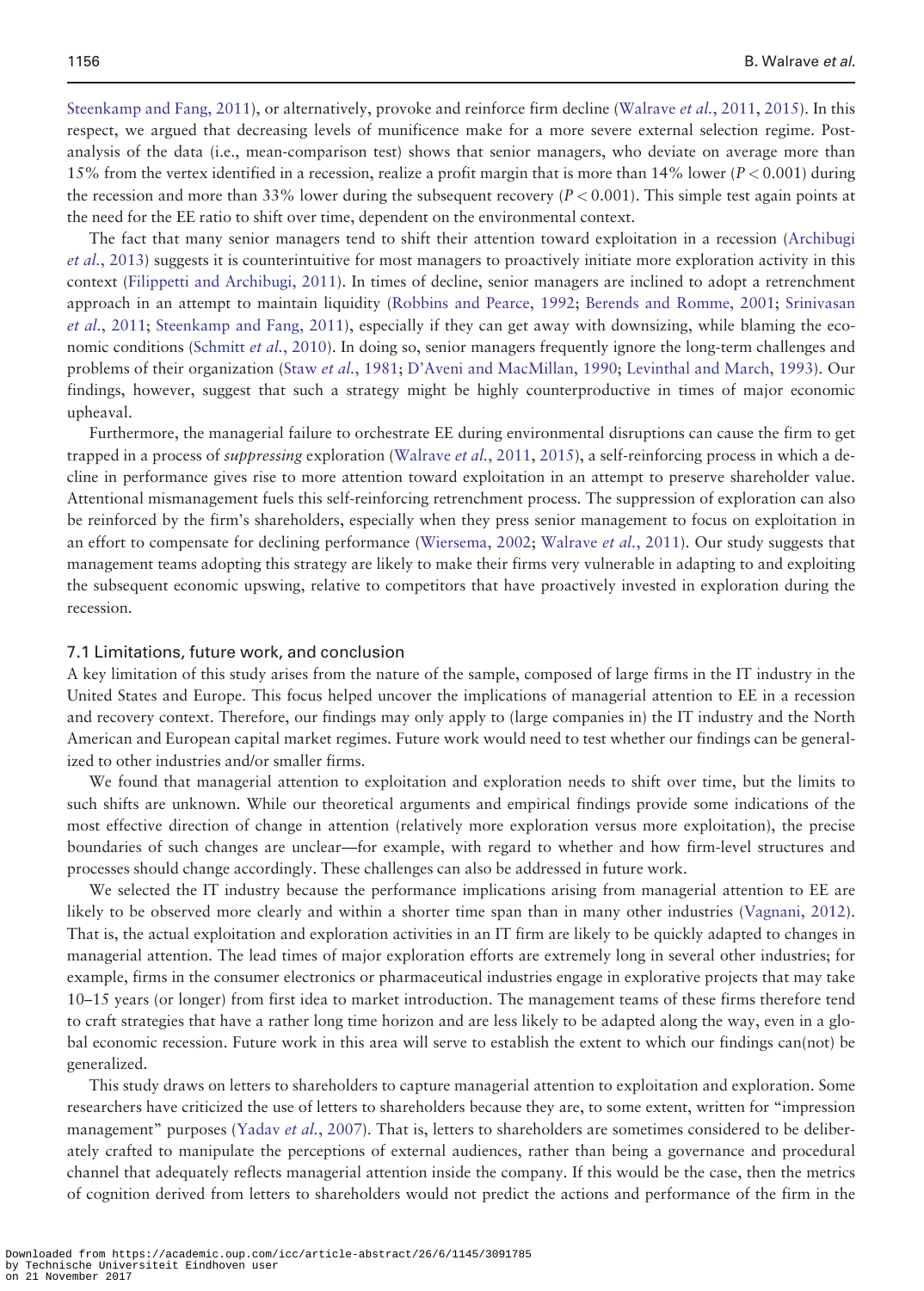<span id="page-12-0"></span>future. However, a substantial body of research has confirmed that the content of these letters has a systematic effect on firm actions and performance (D'Aveni and MacMillan, 1990; Noble et al.[, 2002](#page-13-0); Yadav et al.[, 2007;](#page-15-0) [Tetlock](#page-14-0) et al.[, 2008](#page-14-0); [Vagnani, 2012\)](#page-14-0), thereby demonstrating that these letters do adequately reflect managerial attention.

Our main finding is that, in times of strong economic upheaval, the distribution of managerial attention to exploitation and exploration needs to be adjusted to effectively deal with environmental changes. Navigating an economic downturn demands more managerial attention to exploration, while leveraging the subsequent upswing requires more attention to exploitation. As such, this study provides a dynamic perspective on ambidexterity.

#### Acknowledgements

The authors thank two anonymous reviewers and the journal editors for their valuable comments. Furthermore, they acknowledge Steven Spronk for his input during the early stages of the project. They are also grateful to members of the ITEM group at Eindhoven University of Technology for their comments on an earlier version of the article, and would like to acknowledge the feedback provided by participants in the 2013 annual meeting of the Academy of Management.

# **References**

Aiken, L. S. and S. G. West (1991), *Multiple Regression: Testing and Interpreting Interactions*, Sage Publications: Thousand Oaks. Amore, M. D. (2015), 'Companies learning to innovate in recessions,' Research Policy, 44(8), 1574–1583.

Andriopoulos, C. and M. W. Lewis (2009), 'Exploitation-exploration tensions and organizational ambidexterity: managing paradoxes of innovation,' Organization Science, 20(4), 696-717.

Archibugi, D., A. Filippetti and M. Frenz (2013), 'Economic crisis and innovation: is destruction prevailing over accumulation?,' Research Policy, 42(2), 303–314.

Arellano, M. and O. Bover (1995), 'Another look at the instrumental variable estimation of error-components models,' Journal of Econometrics, 68(1), 29–51.

Aschhoff, B. and W. Sofka (2009), 'Innovation on demand—can public procurement drive market success of innovations?,' Research Policy, 38(8), 1235–1247.

Auh, S. and B. Menguc (2005), 'Balancing exploration and exploitation: the moderating role of competitive intensity,' Journal of Business Research, 58(12), 1652–1661.

Balasubramanian, N. and J. Lee (2008), 'Firm age and innovation,' Industrial and Corporate Change, 17(5), 1019–1047.

Barrett, C., C. S. Musso and A. Padhi (2009), Upgrading R&D in a downturn. McKinsey Quarterly, 2, 92-94.

Benner, M. J. and M. L. Tushman (2003), 'Exploitation, exploration, and process management: the productivity dilemma revisited,' Academy of Management Review, 28(2), 238–256.

Berends, P. A. J. and A. G. L. Romme (2001), 'Cyclicality of capital-intensive industries: a system dynamics simulation study of the paper industry,' Omega, 29(6), 543-552.

Blundell, R. and S. Bond (1998), 'Initial conditions and moment restrictions in dynamic panel data models,' Journal of Econometrics, 87(1), 115–143.

Blundell, R. and S. Bond (2000), 'GMM Estimation with persistent panel data: an application to production functions,' Econometric Reviews, 19(3), 321–340.

- Boumgarden, P., J. Nickerson and T. R. Zenger (2012), 'Sailing into the wind: exploring the relationships among ambidexterity, vacillation, and organizational performance,' Strategic Management Journal, 33(6), 587-610.
- Claessens, S., M. A. Kose and M. E. Terrones (2009), 'What happens during recessions, crunches and busts?,' Economic Policy, 24(60), 653–700.

Cohen, P., J. Cohen, S. G. West and L. S. Aiken (2003), Applied Multiple Regression/Correlation Analysis for the Behavioral Sciences. Lawrence Erlbaum Associates: New Jersey.

D'Aveni, R. A. and I. C. MacMillan (1990), 'Crisis and the content of managerial communications: a study of the focus of attention of top managers in surviving and failing firms,' Administrative Science Quarterly, 35(4), 634–657.

Deleersnyder, B., M. G. Dekimpe, M. Sarvary and P. M. Parker (2004), 'Weathering tight economic times: the sales evolution of consumer durables over the business cycle,' Quantitative Marketing and Economics, 2(4), 347-383.

Derbyshire, J. (2014), 'The impact of ambidexterity on enterprise performance: evidence from 15 countries and 14 sectors,' Technovation, 34(10), 574–581.

Dess, G. G. and D. W. Beard (1984), 'Dimensions of organizational task environments,' Administrative Science Quarterly, 29(1), 52–73.

Eggers, J. P. and S. Kaplan (2009), 'Cognition and renewal: comparing CEO and organizational effects on incumbent adaptation to technical change,' Organization Science, 20(2), 461–477.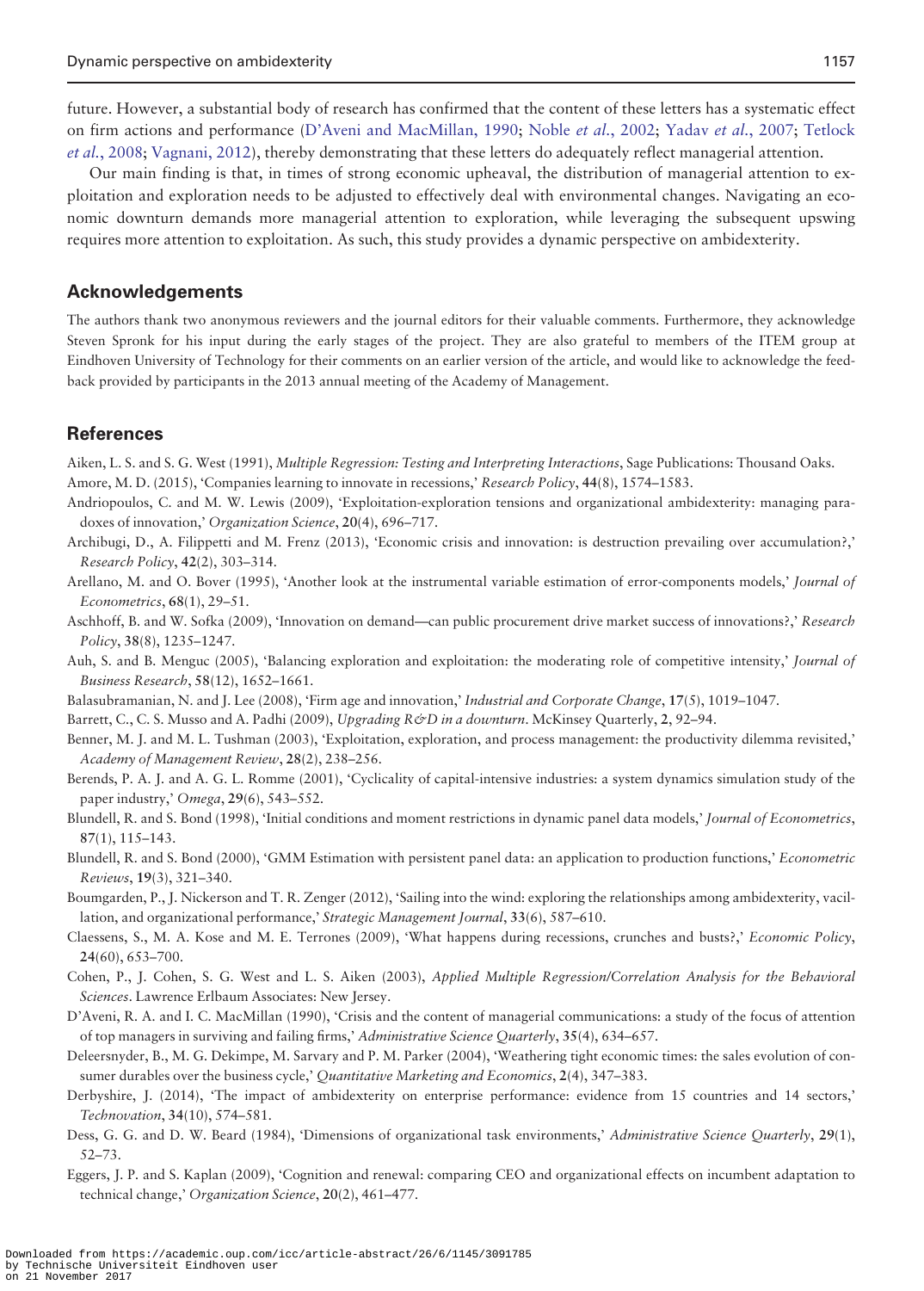- <span id="page-13-0"></span>Eisenhardt, K. M., R. Furr and C. B. Bingham (2010), 'CROSSROADS—microfoundations of performance: balancing efficiency and flexibility in dynamic environments,' Organization Science, 21(6), 1263-1273.
- Filippetti, A. and D. Archibugi (2011), 'Innovation in times of crisis: national systems of innovation, structure, and demand,' Research Policy, 40(2), 179–192.
- Gavetti, G., H. R. Greve, D. A. Levinthal and W. Ocasio (2012), 'The behavioral theory of the firm: assessment and prospects,' Academy of Management Annals, 6(1), 1–40.

Gibson, C. B. and J. Birkinshaw (2004), 'The antecedents, consequences, and mediating role of organizational ambidexterity,' Academy of Management Journal, 47(2), 209–226.

Gifford, S. (1998), The Allocation of Limited Entrepreneurial Attention. Kluwer Academic: Boston.

Golden, B. R. (1992), 'The past is the past—or is it? The use of retrospective accounts as indicators of past strategy,' Academy of Management Journal, 35(4), 848–860.

Greve, H. R. (2007), 'Exploration and exploitation in product innovation,' Industrial and Corporate Change, 16(5), 945-975.

Grewal, R. and P. Tansuhaj (2001), 'Building organizational capabilities for managing economic crisis: the role of market orientation and strategic flexibility,' The Journal of Marketing, 65(2), 67–80.

- Hall, R., M. Feldstein, J. Frankel, R. Gordon, J. Poterba, J. Stock and M. Watson (2010), Business Cycle Dating Committee Meeting, September 20, 2010. National Bureau of Economic Research.
- Hambrick, D. C. and P. A. Mason (1984), 'Upper echelons: the organization as a reflection of its top managers,' Academy of Management Review, 9(2), 193–206.
- He, Z. L. and P. K. Wong (2004), 'Exploration vs. exploitation: an empirical test of the ambidexterity hypothesis,' Organization Science, 15(4), 481–494.
- Jansen, J. J. P., G, George, F. A. J. Van Den Bosch and H. W. Volberda (2008), 'Senior team attributes and organizational ambidexterity: the moderating role of transformational leadership,' Journal of Management Studies, 45(5), 982-1007.
- Jansen, J. J. P., A. J. Van Den Bosch and H. W. Volberda (2006), 'Exploratory innovation, exploitative innovation, and performance: effects of organizational antecedents and environmental moderators,' Management Science, 52(11), 1661–1675.
- Kaplan, S. (2008), 'Cognition, capabilities, and incentives: assessing firm response to the fiber-optic revolution,' Academy of Management Journal, 51(4), 672–695.
- Katila, R. and G. Ahuja (2002), 'Something old, something new: a longitudinal study of search behavior and new product introduction,' Academy of Management Journal, 45(6), 1183–1194.
- Keil, T., M. Maula, H. Schildt and S. A. Zahra (2008), 'The effect of governance modes and relatedness of external business development activities on innovative performance,' Strategic Management Journal, 29(8), 895-907.
- Lamey, L., B. Deleersnyder, M. G. Dekimpe and J. B. E. M. Steenkamp (2007), 'How business cycles contribute to private-label success: evidence from the United States and Europe,' Journal of Marketing, 71(1), 1–15.
- Laureiro-Martínez, D., S. Brusoni, N. Canessa and M. Zollo (2015), 'Understanding the exploration–exploitation dilemma: a fMRI study of attention control and decision-making performance,' Strategic Management Journal, 36(3), 319–338.
- Lavie, D., U. Stettner and M. L. Tushman (2010), 'Exploration and exploitation within and across organizations,' Academy of Management Annals, 4(1), 109–155.
- Lee, S. and M. Makhija (2009), 'Flexibility in internationalization: is it valuable during an economic crisis?,' Strategic Management Journal, 30(5), 537–555.

Lefebvre, L. A., R, Mason and E. Lefebvre (1997), 'The influence prism in SMEs: the power of CEOs' perceptions on technology pol- icy and its organizational impacts,' Management Science, 43(6), 856–878.

- Leonard-Barton, D. (1992), 'Core capabilities and core rigidities: a paradox in managing new product development,' Strategic Management Journal, 13(S1), 111–125.
- Levinthal, D. A. and J. G. March (1993), 'The myopia of learning,' Strategic Management Journal, 14(2), 95–112.
- Lubatkin, M. H. and R. E. Shrieves (1986), 'Towards reconciliation of market performance measures to strategic management research,' Academy of Management Review, 11(3), 497-512.
- Lubatkin, M. H., Z, Simsek, Y. Ling and J. F. Veiga (2006), 'Ambidexterity and performance in small-to medium-sized firms: the pivotal role of top management team behavioral integration,' Journal of Management, 32(5), 646–672.

Lugar, J., S. Raisch and M. Schimmer (2013), 'The paradox of static and dynamic ambidexterity,' Academy of Management Proceedings, 2013(1), 11466.

- March, J. G. (1991), 'Exploration and exploitation in organizational learning,' Organization Science, 2(1), 71–87.
- Mendelson, H. (2000), 'Organizational architecture and success in the information technology industry,' Management Science, 46(4), 513–529.
- Nadkarni, S. and P. S. Barr (2008), 'Environmental context, managerial cognition, and strategic action: an integrated view,' Strategic Management Journal, 29(13), 1395–1427.
- Noble, C. H., K. Sinha and A. Kumar (2002), 'Market orientation and alternative strategic orientations: a longitudinal assessment of performance implications,' Journal of Marketing, 66(4), 25–39.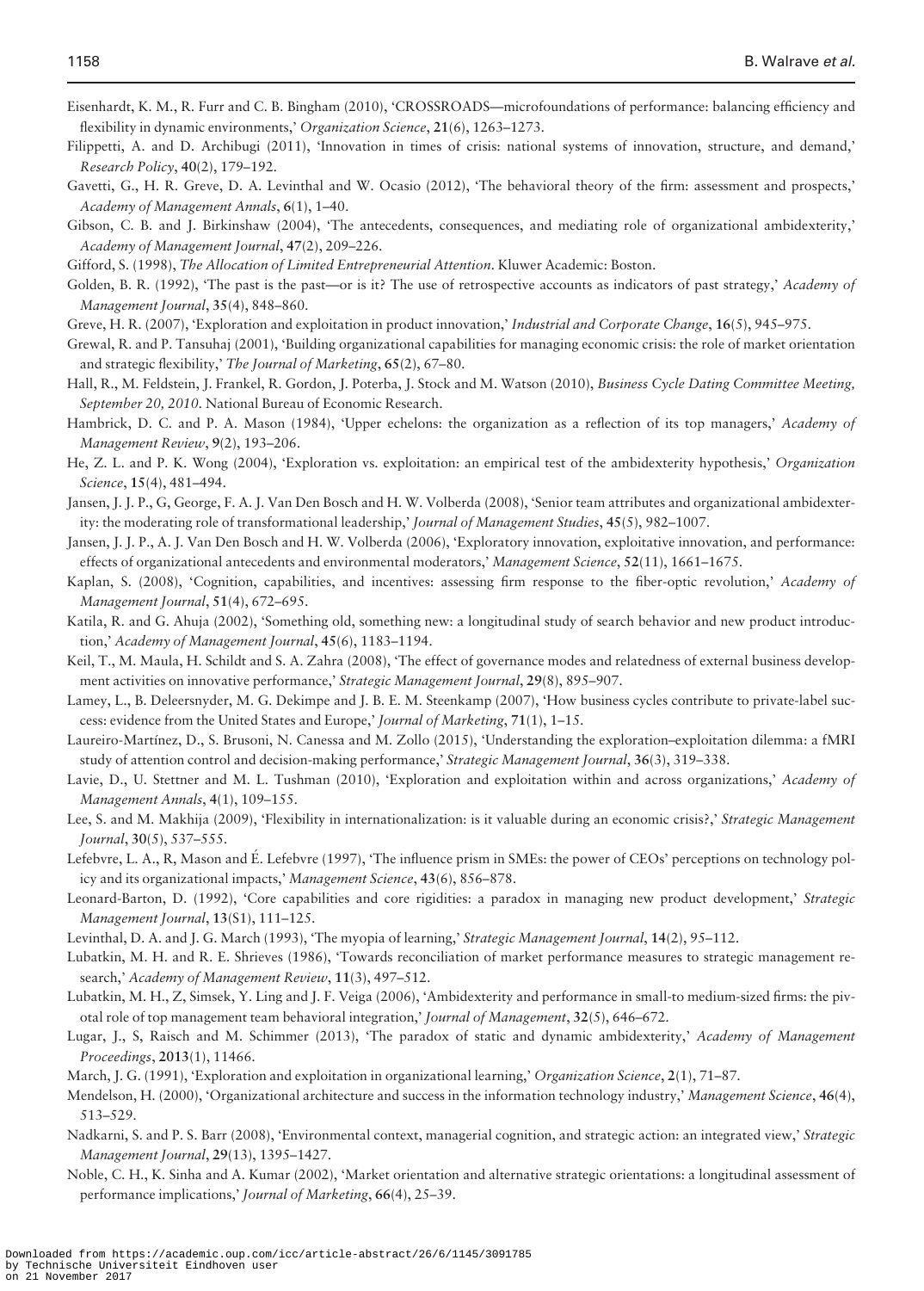- <span id="page-14-0"></span>O'Malley, L., V. Story and V. O'Sullivan (2011), 'Marketing in a recession: retrench or invest?,' Journal of Strategic Marketing, 19(3), 285–310.
- O'Reilly, C. A. and M. L. Tushman (2008), 'Ambidexterity as a dynamic capability: resolving the innovator's dilemma,' Research in Organizational Behavior, 28, 185–206.
- O'Reilly, C. A. and M. L. Tushman (2013), 'Organizational ambidexterity: past, present, and future,' Academy of Management Perspectives, 27(4), 324–338.
- Ocasio, W. (1997), 'Towards an attention-based view of the firm,' Strategic Management Journal, 18(S1), 187–206.
- Ocasio, W. (2011), 'Attention to attention,' Organization Science, 22(5), 1286–1296.
- Paunov, C. (2012), 'The global crisis and firms' investments in innovation,' Research Policy, 41(1), 24–35.
- Pearson, C. M. and J. A. Clair (1998), Reframing crisis management,' Academy of Management Review, 23(1), 59-76.
- Pearce, J. A. and S. C. Michael (1997), 'Marketing strategies that make entrepreneurial firms recession-resistant,' Journal of Business Venturing, 12(4), 301–314.
- Porter, M. E. and K. R. Harrigan (1983), 'End-game strategies for declining industries,' Harvard Business Review, 61(4), 111-121.
- Raisch, S., J. Birkinshaw, G. Probst and M. L. Tushman (2009), 'Organizational ambidexterity: balancing exploitation and exploration for sustained performance,' Organization Science, 20(4), 685–695.
- Robbins, D. K. and J. A. Pearce (1992), 'Turnaround: retrenchment and recovery,' Strategic Management Journal, 13(4), 287–309.
- Roodman, D. (2009a), 'A note on the theme of too many instruments,' Oxford Bulletin of Economics and Statistics, 71(1), 135–158.
- Roodman, D. (2009b), 'How to do xtabond2: an introduction to "difference" and "system" GMM in Stata,' Stata Journal, 9(1), 86–136.
- Rosenblatt, Z., K. S. Rogers and W. R. Nord (1993), 'Toward a political framework for flexible management of decline,' Organization Science, 4(1), 76–91.
- Schmitt, A., G. Probst and M. L. Tushman (2010), 'M@n@gement in times of economic crisis: insights into organizational ambidexterity,' M@n@Gement, 13(3), 128–150.
- Shepherd, D. A., S. McMullen and W. Ocasio (2016), 'Is that an opportunity? An attention model of top managers' opportunity beliefs for strategic action,' Strategic Management Journal, in press.
- Sidhu, J. S., R. Commandeur and H. W. Volberda (2007), 'The multifaceted nature of exploration and exploitation: value of supply, demand, and spatial search for innovation,' Organization Science, 18(1), 20-38.
- Siggelkow, N. (2002), 'Evolution toward fit,' Administrative Science Quarterly, 47(1), 125–159.

Simon, H. A. (1947), Administrative Behavior. Free Press: New York.

- Simons, R. (1991), 'Strategic orientation and top management attention to control systems,' Strategic Management Journal, 12(1), 49–62.
- Smith, W. K. and M. L. Tushman (2005), 'Managing strategic contradictions: a top management model for managing innovation streams,' Organization Science, 16(5), 522–536.
- Srinivasan, R., G. L. Lilien and S. Sridhar (2011), 'Should firms spend more on R&D and advertising during recessions?,' Journal of Marketing, 75(3), 49–65.
- Staw, B. M., E. Sandelands and J. E. Dutton (1981), 'Threat rigidity effects in organizational behavior: a multilevel analysis,' Administrative Science Quarterly, 26(4), 501–524.
- Steenkamp, J.-B. E. M. and E. Fang (2011), 'The impact of economic contractions on the effectiveness of R&D and advertising: evidence from U.S. companies spanning three decades,' Marketing Science, 30(4), 628-645.
- Teece, D. J., G, Pisano and A. Shuen (1997), 'Dynamic capabilities and strategic management,' Strategic Management Journal, 18(7), 1319–1350.
- Tetlock, P. C., M, Saar Tsechansky and S. Macskassy (2008), 'More than words: quantifying language to measure firms' fundamentals,' Journal of Finance, 63(3), 1437–1467.
- Uotila, J., M. Maula, T. Keil and S. A. Zahra (2009), 'Exploration, exploitation, and financial performance: analysis of S&P 500 corporations,' Strategic Management Journal, 30(2), 221–231.
- Vagnani, G. (2012), 'Exploration and long-run organizational performance: the moderating role of technological interdependence,' Journal of Management, 41(6), 1651–1676.
- Walrave, B., E. van Oorschot and A. G. L. Romme (2011), 'Getting trapped in the suppression of exploration: a simulation model,' Journal of Management Studies, 48(8), 1727–1751.
- Walrave, B., K. E. van Oorschot and A. G. L. Romme (2015), 'How to counteract the suppression of exploration in publicly traded corporations,' R&D Management, 45(5), 458-473.
- Wang, H. and J. Li (2008), 'Untangling the effects of overexploration and overexploitation on organizational performance: the moderating role of environmental dynamism,' Journal of Management, 34(5), 925–951.